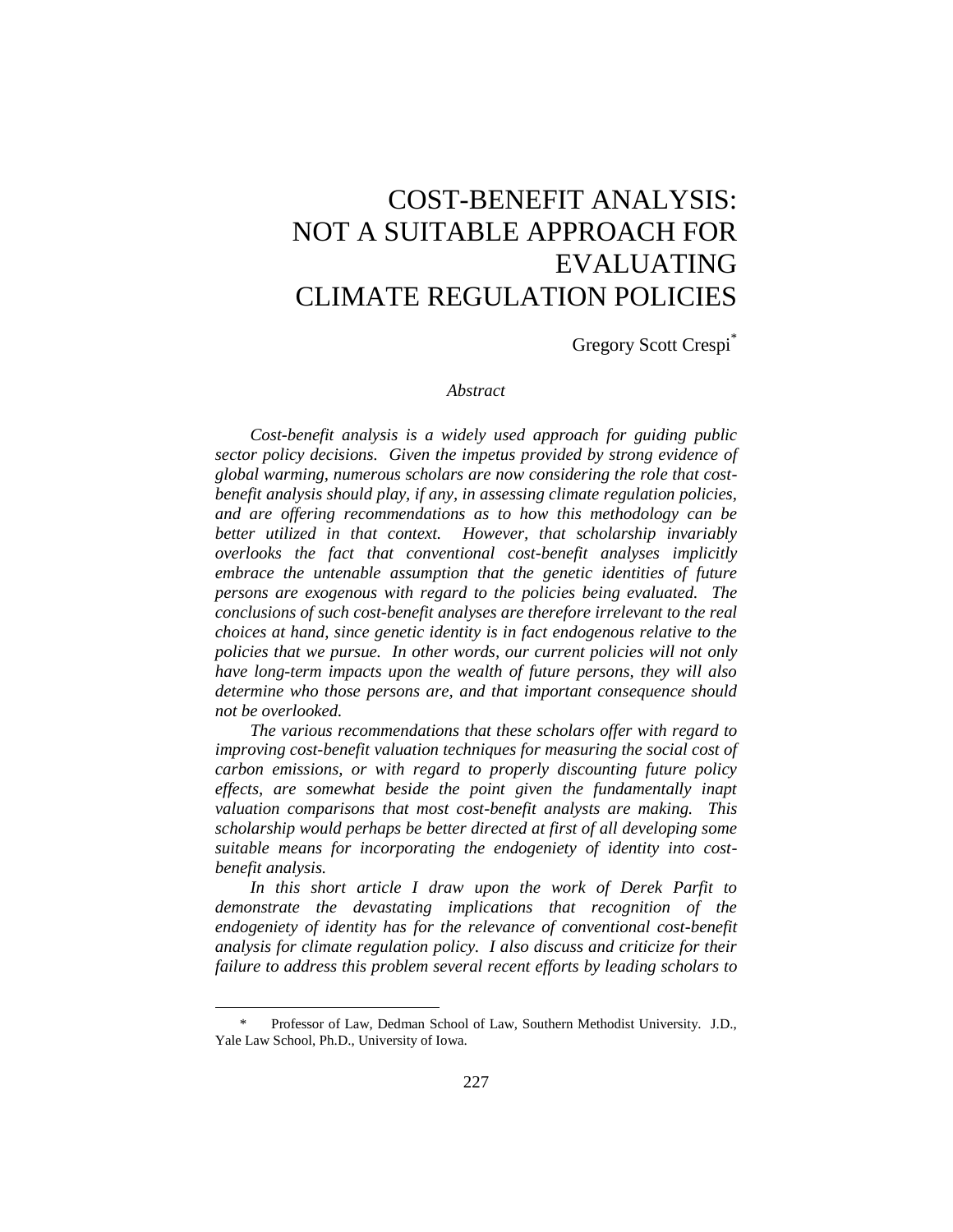*critique and improve the application of cost-benefit analysis to climate regulation policy.* 

### *Table of Contents*

| III. Some Recent Discussions of the Application of Cost-Benefit |  |
|-----------------------------------------------------------------|--|
|                                                                 |  |
|                                                                 |  |
|                                                                 |  |
|                                                                 |  |
|                                                                 |  |

## <span id="page-1-2"></span><span id="page-1-1"></span>*I. Introduction*

<span id="page-1-0"></span>The evidence is rather convincing that rapid and significant global warming is taking place, and as a result climate regulation policy has become a focus of scholarly attention.<sup>1</sup> One important academic discussion relates to the proper role that cost-benefit analysis should play, if any, in guiding the development of climate regulation measures.<sup>2</sup> Among those scholars who have decided that the cost-benefit methodology is a suitable approach for comparing the relative merits of alternative climate regulation policies there are also discussions regarding how the different valuations that this methodology calls for can be most accurately calculated and rendered comparable with one another.<sup>3</sup>

Unfortunately, however, the efforts being made to assess and improve the application of cost-benefit analysis to the difficult questions posed by climate regulation consistently avoid the central conceptual difficulty presented by the use of that methodology in this context where policy

<sup>1.</sup> *See* FRANK ACKERMAN & ELIZABETH STANTON, THE SOCIAL COST OF CARBON 1 (2010) (discussing the average expected damages of climate change); Jonathan Masur & Eric Posner, *Climate Regulation and the Limits of Cost-Benefit Analysis* 2 (U. Chi. Pub. Law Working Paper No. 315, 2010) (examining the record of the federal agencies and the Interagency Working Group for agreement on climate change).

<sup>2.</sup> *See* Richard Revesz & Matthew Shahabian, *Climate Change and Future Generations* 79–82 (NYU Law & Econ. Research Paper No. 10–38, 2010) [hereinafter Revesz & Shahabian] (addressing the more general question of how to properly discount the future policy impacts of various regulatory alternatives to present values for comparison with their current costs).

<sup>3.</sup> *See id.* at 10–59 (addressing the general question of how to discount the future policy impacts of regulatory alternatives in comparison with current costs).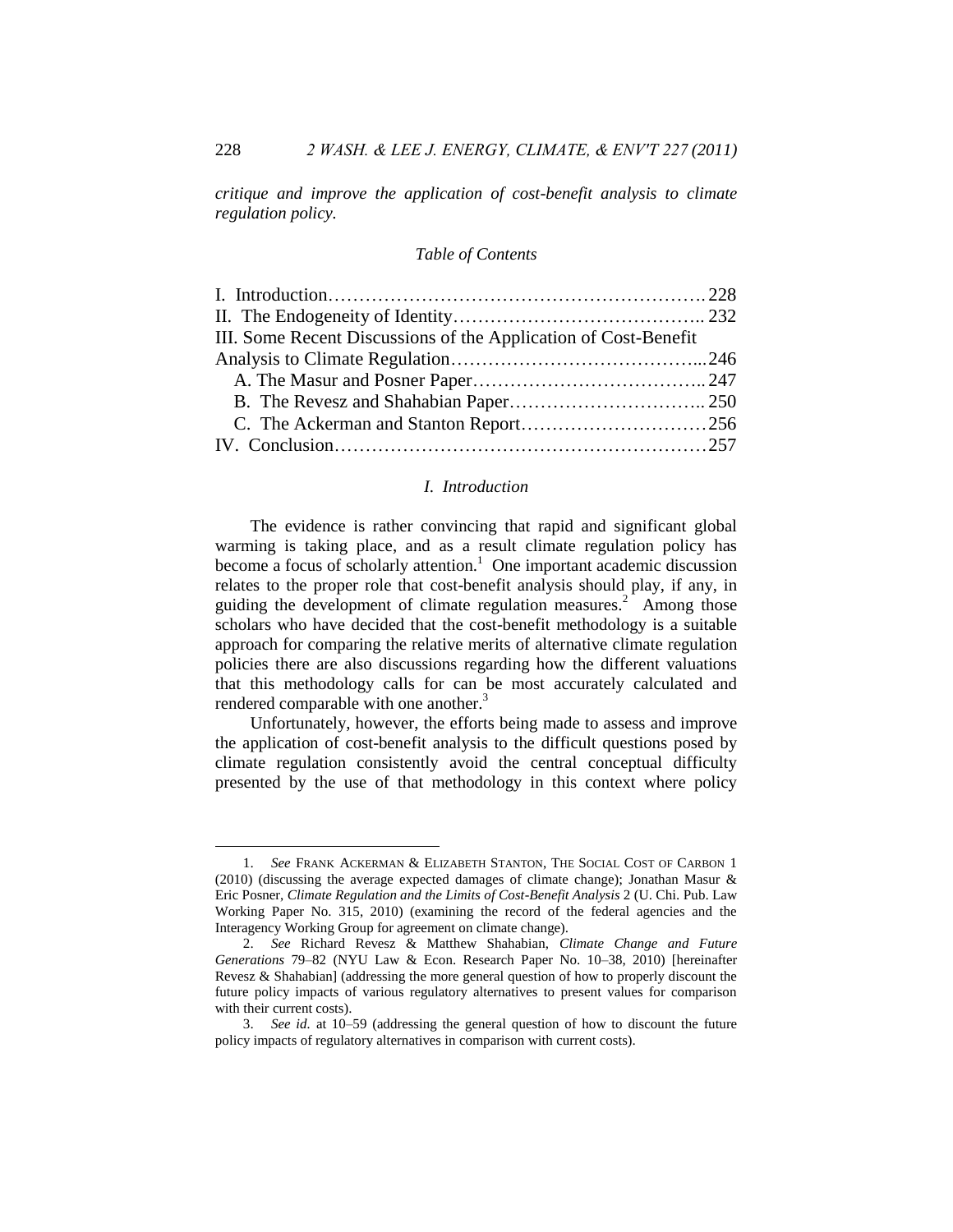<span id="page-2-0"></span>choices will have important long-term consequences.<sup>4</sup> Virtually none of this recent work addresses a fundamental problem that renders essentially irrelevant the conclusions of cost-benefit analysis whenever the analysts start from conventional baseline assumptions when attempting to assess the long-term consequences of a policy for future persons who have not yet been conceived when the policy is first implemented, as opposed to either starting with more realistic and complex baseline assumptions, or else sharply limiting the scope of the analysis to only assessing the consequences of the policy for those persons already in existence when that policy is implemented.<sup>5</sup> Cost-benefit analysis starting from conventional baseline assumptions is particularly poorly suited as an approach for assessing climate regulation policies, since a crucial aspect of those policies is their impact upon the welfare of future persons not yet conceived when the policies are first implemented.<sup>6</sup>

The problem here is that cost-benefit analysts consistently overlook the crucial fact that the fundamental genetic identities of the members of future generations are endogenous rather than exogenous with regard to the policies being evaluated.<sup>7</sup> Put another way, when a policy is implemented it will not only impact the wealth of the members of future generations, but

<sup>4.</sup> *See* Gregory S. Crespi, *A Brief Reflection on the Problem of Person-Altering Consequences*, 2 J. APP. ECON. 13, 13–22 (2009) [hereinafter Crespi, *A Brief Reflection*] (discussing the existence of trade-offs and difficult ethical questions that are far too often overlooked by policy makers); Gregory S. Crespi, *The Fatal Flaw of Cost-Benefit Analysis: The Problem of Person-Altering Consequence*s, 38 ENVTL. L. REP. NEWS & ANALYSIS 10703, 10705 (2008) [hereinafter Crespi, *The Fatal Flaw*] (criticizing the conventional costbenefit analyses that consistently ignore the pervasive and dramatic person-altering consequences of policies); Gregory S. Crespi, *What's Wrong with Dumping Radioactive Wastes in the Ocean? The Surprising Ethical and Policy Analysis Implications of Person-Altering Consequences*, 37 ENVTL. L. REP. NEWS & ANALYSIS 10873, 10873 (2007) [hereinafter Crespi, *What's Wrong*] (discussing how policy decisions have person-altering consequences and so we have no ethical obligations to future generations who have had their genetic identities significantly altered by those person-altering consequences, since any policy that we might pursue would be a necessary condition of future generation's existence).

<sup>5.</sup> *See* Crespi, *A Brief Reflection, supra* note [4,](#page-2-0) at 13–22 (discussing the existence trade-offs and the difficult ethical question that is far too often overlooked by policy makers); Crespi, *The Fatal Flaw, supra* note [4](#page-2-0) at 10706–09 (criticizing the conventional cost-benefit analyses that consistently ignore the pervasive and dramatic person-altering consequences of policies); Crespi, *What's Wrong, supra* note [4,](#page-2-0) at 10873 (discussing how policy decisions have person-altering consequences and so we have no ethical obligations to future generations who have had their genetic identities significantly altered by those personaltering consequences, since any policy that we might pursue would be a necessary condition of future generation's existence).

<sup>6.</sup> *See* Crespi, *The Fatal Flaw*, *supra* note [4,](#page-2-0) at 10705 (criticizing the conventional cost-benefit analyses).

<sup>7.</sup> Crespi, *A Brief Reflection*, *supra* note [4,](#page-2-0) at 14 (2009); Crespi, *What's Wrong, supra* note [4,](#page-2-0) at 10880. *See* Crespi, *The Fatal Flaw*, *supra* note [4,](#page-2-0) at 10708–09 (2008) (criticizing the conventional cost-benefit analyses).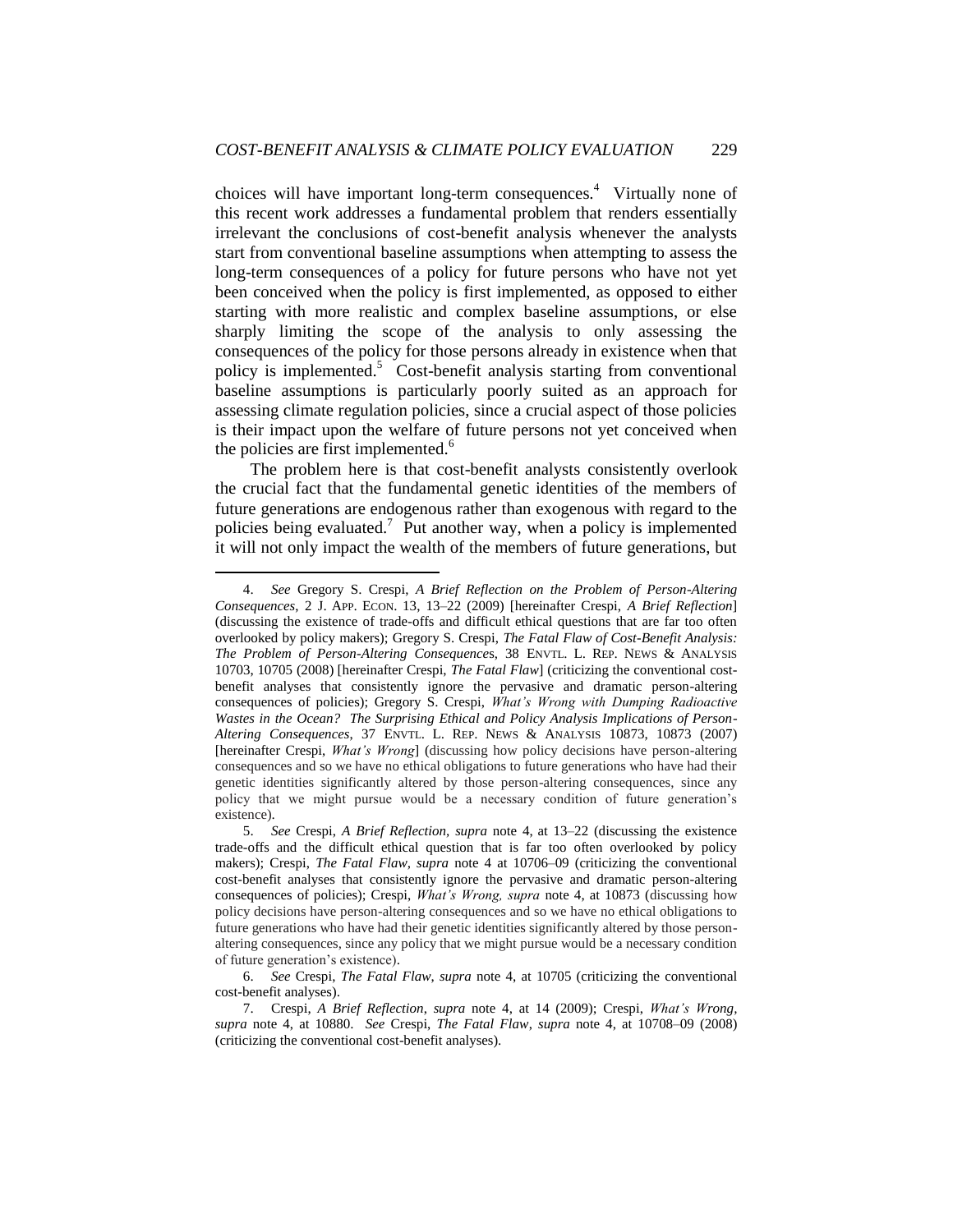will also, after a relatively short transitional period, even determine who those persons are, i.e., determine the genetic identities of all future persons.<sup>8</sup> The conventional working assumption almost always utilized when conducting cost-benefit analyses, generally implicitly rather than explicitly stated and defended, is that the same future persons with the same genetic endowments will come into existence whether or not a policy is implemented.<sup>9</sup> Under this simplifying assumption the impacts of a policy upon the welfare of those future persons can be measured by comparing the circumstances that they will face if the policy is implemented with the baseline scenario of the circumstances that they will instead face if the policy is not implemented, and then valuing these differences as benefits (or costs) in accordance with those future persons' estimated willingness to pay to enjoy (or to avoid) those policy impacts. $10$ 

<span id="page-3-0"></span>Embrace of the simplifying assumption that genetic identity is exogenous—that the genetic identities of future persons will be unaffected by the policies pursued, which will only affect their wealth—certainly has the advantage that it greatly facilitates assigning valuations to policy consequences, but it is unfortunately an untenable assumption.<sup>11</sup> This assumption is demonstrably false and moreover drastically changes the valuations that are assigned to future policy consequences from what they would have been had they been assessed with regard to a more realistic baseline scenario.<sup>12</sup> The results of a cost-benefit analysis that is done in accordance with this simplifying assumption are therefore essentially irrelevant to the real choices at hand.<sup>13</sup> Unfortunately for cost-benefit analysis, however, the other horn of this dilemma is that if one incorporates the far more realistic recognition of the endogeniety of genetic identity this leads to valuations of policy impacts that are so massively large and so speculative and imprecise as to make any comparisons across policies essentially meaningless.<sup>14</sup> The results of the analyses then will not provide helpful guidance to policy makers, regardless of how rigorously and carefully the valuation calculations are carried out, and regardless of what

<sup>8.</sup> Crespi, *A Brief Reflection*, *supra* note [4,](#page-2-0) at 15–16; Crespi, *The Fatal Flaw*, *supra* note [4,](#page-2-0) at 10708–09; Crespi, *What's Wrong*, *supra* not[e 4,](#page-2-0) at 10880.

<sup>9.</sup> Crespi, *A Brief Reflection*, *supra* note [4,](#page-2-0) at 15–16; Crespi, *The Fatal Flaw*, *supra* note [4,](#page-2-0) at 10710; Crespi, *What's Wrong*, *supra* not[e 4,](#page-2-0) at 10878.

<sup>10.</sup> Crespi, *A Brief Reflection*, *supra* note [4,](#page-2-0) at 15–16; Crespi, *The Fatal Flaw*, *supra* note [4,](#page-2-0) at 10710; Crespi, *What's Wrong*, *supra* not[e 4,](#page-2-0) at 10879.

<sup>11.</sup> *See* Gregory S. Crespi, *How Recognizing the Endogeniety of Identity Renders the Discounting Debate Largely Irrelevant*, 30 J. LAND, RESOURCES & ENVTL. L. 75, 75 (2010) (discussing how the typical cost benefit analyses overlook the important endogenous person altering consequences).

<sup>12.</sup> *Id.*

<sup>13.</sup> *Id.*

<sup>14.</sup> *Id.* at 120.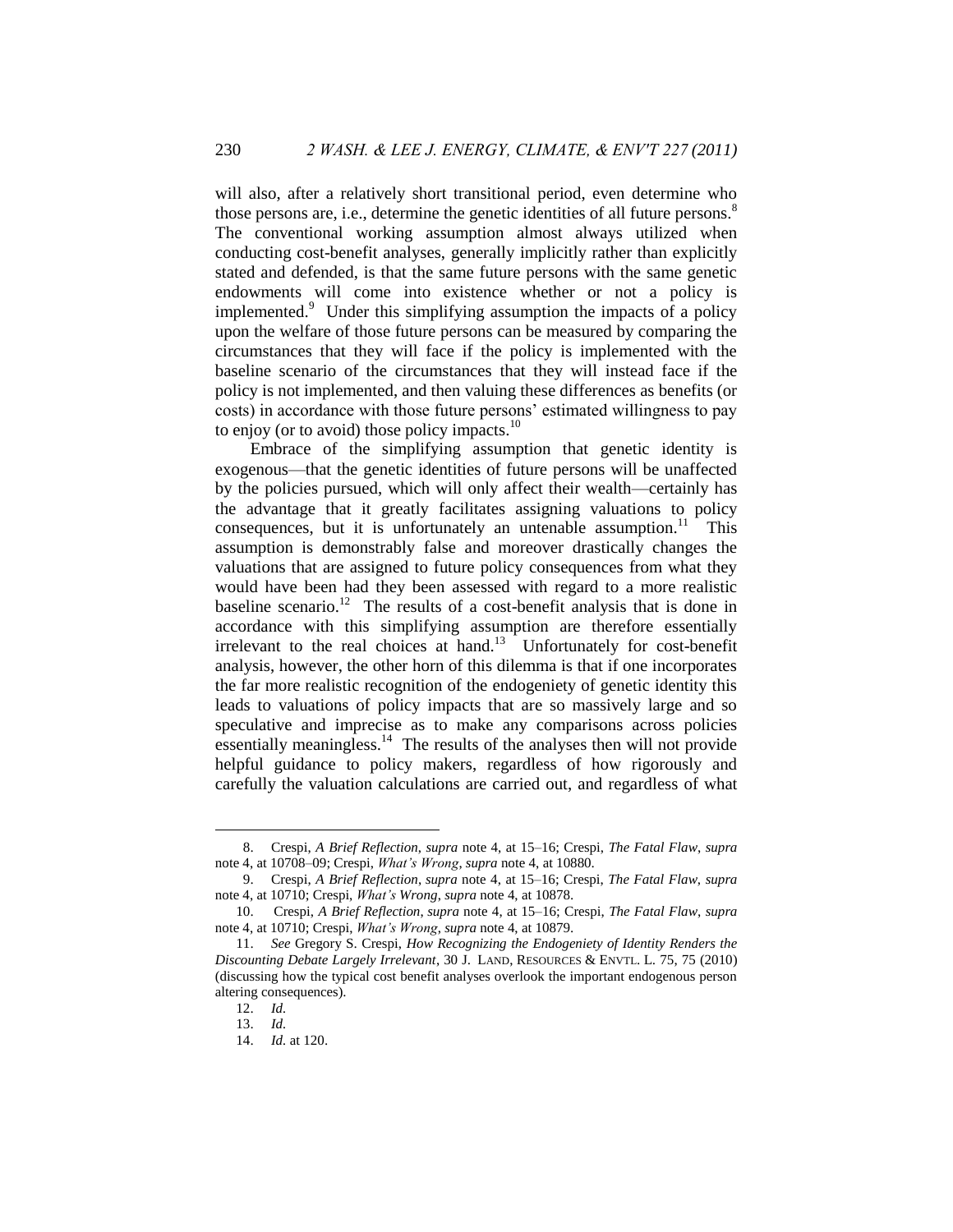discount rates are then utilized to convert future policy impacts to present value figures.<sup>15</sup>

The problem posed by the endogeniety of identity is quite daunting, and perhaps even fatal, for the usefulness of the cost-benefit methodology.<sup>16</sup> I have written extensively about the significance of the endogeniety of identity problem for cost-benefit analysis and, more generally, for any purely consequentialist evaluative framework that attempts to assess policies solely by considering their consequences for the persons they will  $a$ ffect.<sup>17</sup> In Part II of this article I will first describe this endogeniety of identity problem in greater detail, and then discuss how it renders the costbenefit methodology particularly unsuitable for the evaluation of climate regulation policies.<sup>18</sup>

To illustrate my point about the conceptual deficiencies of recent scholarly efforts to improve the application of cost-benefit analysis to climate regulation policy, efforts that do not take into account the endogeniety of identity, I will in Part III of this article briefly discuss a few recent and representative examples of climate regulation/cost-benefit analysis scholarship that have been carried out by some of the leading researchers in the area, and that all exhibit this same shortcoming. I will first consider two recent SSRN working papers. One of these papers is by Jonathan Masur and Eric Posner of the University of Chicago, and addresses the question of determining the social cost of carbon emissions, $19$ The other paper is by Richard Revesz and Matthew Shahabian of the N.Y.U. Law School, and addresses the more general question of how to properly discount the future policy impacts of various regulatory

 $\overline{a}$ 

18. *See* sources cited *infra* note 26 (discussing the endogeneity of identity problem and the different cost analyses and the impact on the environment).

<sup>15.</sup> *Id.* at 121.

<sup>16.</sup> *See* Gregory S. Crespi, *The Endogeniety Problem in Cost-Benefit Analysis: Valuing Policies that Alter Preferences or Genetic Identities*, 8 GEO. J. L. & PUB. POL'Y. 91, 118 (2010) (explaining the problem of endogeniety of identity).

<sup>17.</sup> *See* Crespi, *A Brief Reflection*, *supra* note [4,](#page-2-0) at 14 (discussing how person-altering consequences render the conventional cost-benefit framework useless); Crespi, *The Fatal Flaw*, *supra* note [4,](#page-2-0) at 10703–16 (analyzing the controversy over cost-benefit analysis's ability to access programs and policies); Crespi *supra* note [11,](#page-3-0) at 75 (demonstrating that there is much less at stake than generally realized in the debates regarding how to commensurate the adverse impacts upon existing persons with beneficial impacts upon the members of future generations); Gregory S. Crespi, *Incorporating Endogenous Preferences in Cost-Benefit Analysis*, 17 PENN. ST. ENVTL. L. REV. 157, 179–88 (2009) (elaborating upon an internal critique of the cost-benefit methodology that has significant implications for the assessment of policy consequences by the willingness to pay yardstick); *id.* at 118–32 (discussing how the endogeniety of identity is a more serious problem than the endogeniety of preferences); Crespi, *What's Wrong*, *supra* note [4,](#page-2-0) at 10884 (acknowledging past contributions on the problem of person altering consequences).

<sup>19.</sup> *See* Masur & Posner, *supra* note 1, at 3–4 (illustrating the social costs of carbon emissions).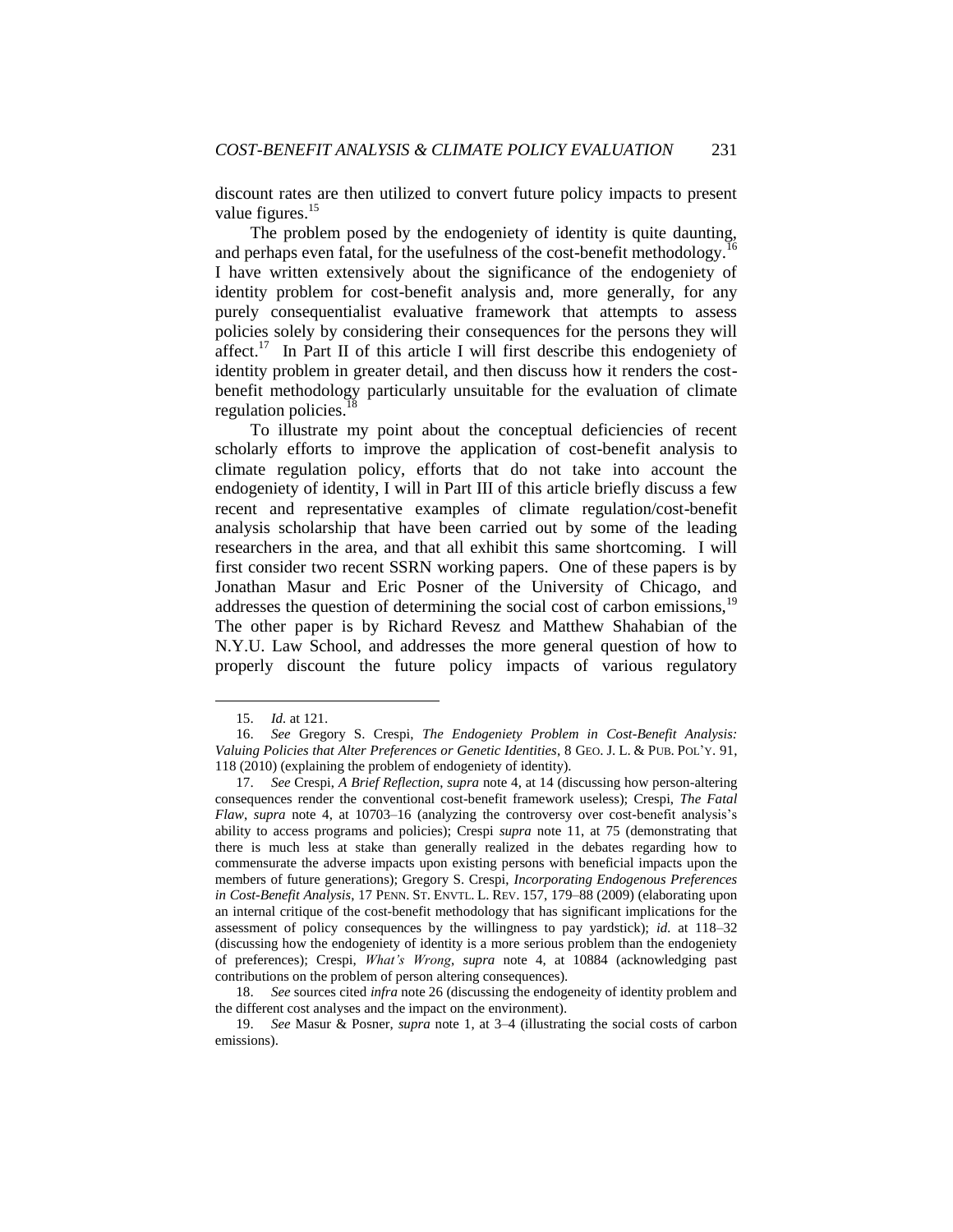alternatives to present values for comparison with their current costs.<sup>20</sup> I will then discuss a recent report by Frank Ackerman and Elizabeth Stanton of the Stockholm Environment Institute that was done for the Economics for Equity and the Environment Network, and which also addresses the social cost of carbon emissions and the question of determining appropriate discount rates.<sup>21</sup> Part IV will present a brief overall conclusion.

## <span id="page-5-2"></span><span id="page-5-1"></span>*II. The Endogeneity of Identity*

<span id="page-5-0"></span>The noted British philosopher Derek Parfit first articulated in  $1976^{22}$  a simple yet profound insight that philosophers have since labeled the "nonidentity problem," $^{23}$  and which I will refer to in this article as the

<sup>20.</sup> *See* Revesz & Shahabian, *supra* note 2, at 79–82 (expounding on the different discounting methods and comparing them).

<sup>21.</sup> *See* ACKERMAN & STANTON, *supra* note 1, at 11–17 (discussing the social cost of carbon and different discount rates and proposing a method of calculation).

<sup>22.</sup> *See* Derek Parfit, *On Doing the Best for Our Children*, *in* ETHICS AND POPULATION 100–15 (M. Bayles, ed. 1976) [hereinafter Parfit, *On Doing the Best*] (discussing the problems with Narveson's person-affecting principle and the differences between policies and how they affect us in the short term and long term); *see also* DEREK PARFIT, REASONS AND PERSONS 351–80 (1984) [hereinafter PARFIT, REASONS AND PERSONS] (developing his insights); Gregory S. Kavka, *The Paradox of Future Individuals*, 11 PHIL. PUB. AFF. 93, 93– 112 (1982) (arguing that Parfit's insight was also discovered independently at approximately the same time by Robert Adams and by Thomas Schwartz and citing Robert M. Adams, *Existence, Self-Interest, and the Problem of Evil*, 13 NOÛS 53, 57 (1979) (discussing God's decisions in creating and evaluating actions that shape the future), and also citing Thomas Schwartz, *Obligations to Posterity, in* OBLIGATIONS TO FUTURE GENERATIONS 3–13 (Richard Sikora & Brian Barry eds., 1978) (arguing that there's no obligation to distant descendants to limit population growth); Derek Parfit, *Comments*, 96 ETHICS 832, 854 (1986) [hereinafter Parfit, *Comments*] (discussing the Non-Identity Problem); Derek Parfit, *Future Generations, Further Problems*, 11 PHIL. PUB. AFF. 113, 115–17 (1982) [hereinafter Parfit, *Future Generations*] (expanding on his insights).

<sup>23.</sup> *See, e.g*., PARFIT, REASONS AND PERSONS, *supra* note 22, at 378 (labeling the problem as the Non-Identity Problem and it is generally so described by other academic philosophers); Anthony D'Amato, *What Obligation Does Our Generation Owe to the Next? An Approach to Global Environmental Responsibility: Do We Owe a Duty to Future Generations to Preserve the Global Environment*?, 84 A.J.I.L. 190, 191 (1990) (regarding Parfit's paradox, it may be preferable to pose the problem as a non-paradoxical though difficult question of determining the ethical and policy valuation implications of policies that have among their other long-term effects pervasive endogeniety of identity consequences); Kavka, *supra* note 22, at 95 (describing the problem as the Parfit Paradox); Doran Smolkin, *Towards a Rights-Based Solution to the Non-Identity Problem*, 30 J. SOC. PHIL. 194, 194 (1999) (illustrating through examples the non-identity problem); David Wasserman, *The Nonidentity Problem, Disability, and the Role Morality of Prospective Parents,* 116 ETHICS 132, 132–33 (2005) (following Hanser and discussing the duties of prospective parents). *See* Lothar Gundling, *What Obligation Does Our Generation Owe to the Next? An Approach to Global Environmental Responsibility: Our Responsibility to Future Generations*, 84 A.J.I.L. 207, 210 (1990) (referring to this insight as "Parfit's paradox"); Edith Brown Weiss, *What Obligation Does Our Generation Owe to the Next? An Approach to Global Environmental*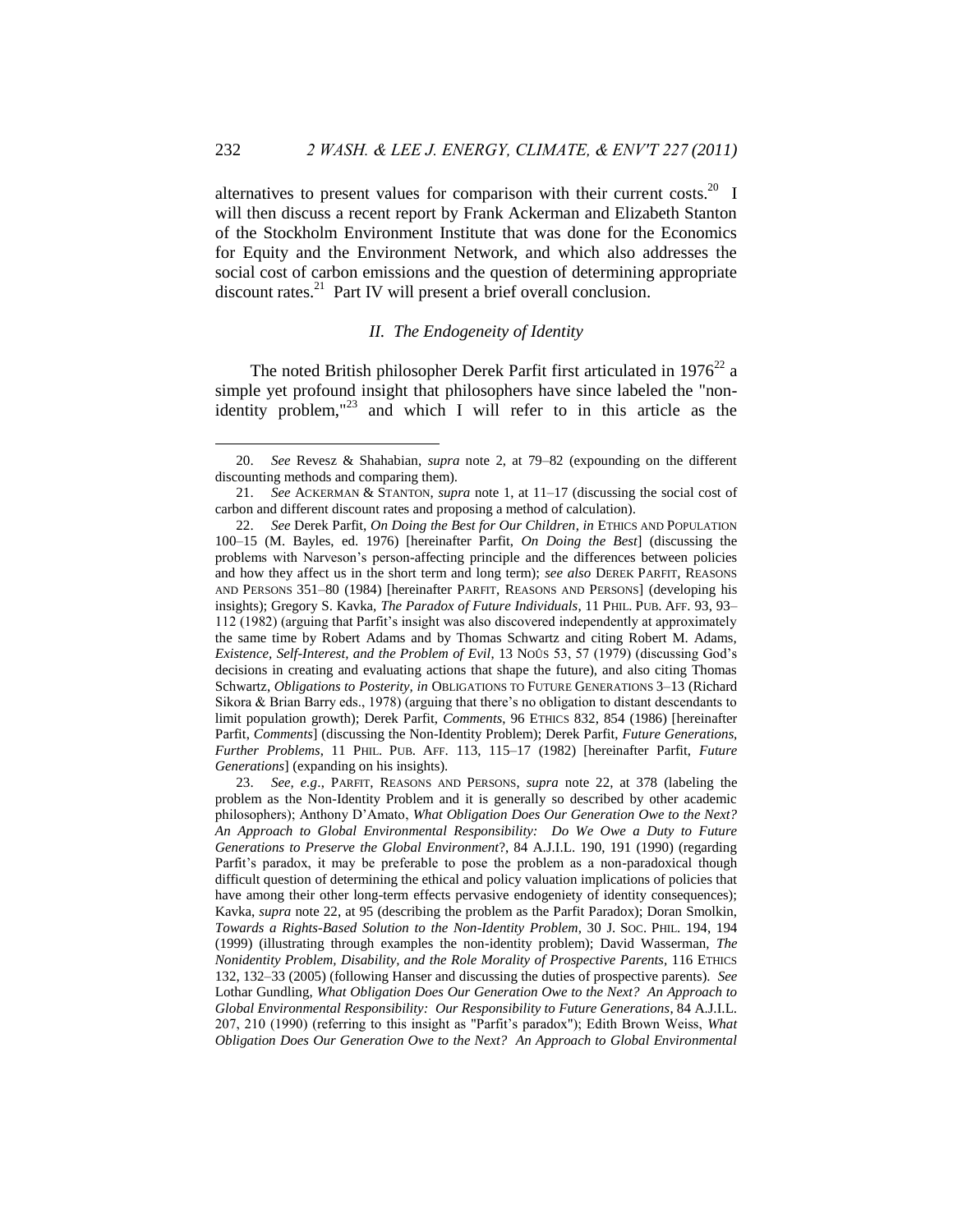recognition of the endogeneity of identity.<sup>24</sup> Once one recognizes that identity is endogenous, the inadequacy of any analysis of policy impacts that overlooks this fact is quite clear, although as I will discuss below it is difficult if not impossible to conduct analyses that do meaningfully incorporate the endogeniety of identity. While the endogeniety of identity has fostered substantial (though inconclusive) discussion among philosophers and other scholars over the last three decades at an abstract, academic level regarding its ethical significance, $25$  its dramatic practical implications for policymakers in general and cost-benefit analysts in particular have not yet been adequately appreciated.<sup>26</sup>

<span id="page-6-0"></span>1

25. *See, e.g.*, Adams, *supra* note 22, at 57 (discussing God's decisions in creation and evaluating actions that shape the future); Ori J. Herstein, *Historic Injustice and the Non-Identity Problem: The Limitations of the Subsequent-Wrong Solution and Towards a New Solution*, 27 LAW & PHIL. 505, 505–31 (2008) (detailing the problems more recently); Kavka, *supra* note 22, at 93–95 (discussing why we are under no moral obligation to future people to pursue controlled growth policies in order to promote their well-being); Schwartz, *supra* note 22, at 3–4 (arguing that there's no obligation to distant descendants to limit population growth); Smolkin, *supra* note 23, at 194 (illustrating through examples the nonidentity problem). *See* Joanna Pasek, *Environmental Policy and 'The Identity Problem'* 1–2 (CSERGE Working Paper GEC 93-13, 2008) (arguing that the identity problem follows logically from assumptions concerning the concepts of harm and personal identity.); James Woodward, *The Non-Identity Problem*, 96 ETHICS 804, 804–31 (1986) (discussing Derek Parfit's treatment of the Non-Identity Problem in part 4 of REASONS AND PERSONS).

26. *See, e.g.*, I. Glenn Cohen, *Intentional Diminishment, the Non-Identity Problem and Legal Liability*, 60 HAST. L. J. 347, 348 (2008) (discussing the problems with Smolensky's arguments in her article); Carter J. Dillard, *Rethinking the Procreative Right*, 10 YALE HUM. RTS. & DEV. L.J. 1, 7 (2007) (seeking to define the procreative right); Michael Laudor, *In Defense of Wrongful Life: Bringing Political Theory to the Defense of a Tort*, 62 FORD. L. REV. 1675, 1676 (1994) (focusing on problems of future interests, the problems inherent in one standard conception of harm, Parfit's solution and his recognition of the shortcomings of the conception of harm, the failures of some attempts to reformulate utilitarianism, and the roots of the problems of future people's interests); Lukas H. Meyer, *The Palestinian Refugees and the Right of Return: Theoretical Perspectives: Historical Injustice and the Right of Return*, 5 THEORETICAL INQ. L. 305, 307–11 (2004) (considering the significance of the endogeniety of identity for the validity of the claims made by the descendants of displaced Palestinian refugees for a right to return to their ancestral homeland); Phillip G. Peters, *Harming Future Persons: Obligations to the Children of Reproductive Technology*, 8 S. CAL. INTERDISC. L.J. 375, 376 (1999) (exploring an alternative way of determining whether an existence inducing act is harmful to children); Eric Rakowski, *Who Should Pay for Bad Genes?*, 90 CAL. L. REV. 1345, 1390 (2002) (discussing the practical implications on policy-makers as well as the effect on insurance arrangements as a result of choosing genes); John A. Robertson, *Procreative Liberty and Harm to Offspring in Assisted Reproduction*, 30 AM. J.L. & MED. 7, 8 (2004) (arguing that even if children are not harmed, other effects or implications of the situation may be relevant in making professional and policy decisions

*Responsibility: Our Rights and Obligations to Future Generations for the Environment*, 84 A.J.I.L. 198, 204 (1990) (referring to this insight as "Derek Parfit's famous paradox").

<sup>24.</sup> In my opinion, Parfit's Non-Identity Problem label obscures somewhat the precise nature of the problem for those who are not academic philosophers and are not familiar with the problem and the body of scholarship that it has engendered. I therefore will use in this article the more straightforward descriptive phrase endogeneity of identity.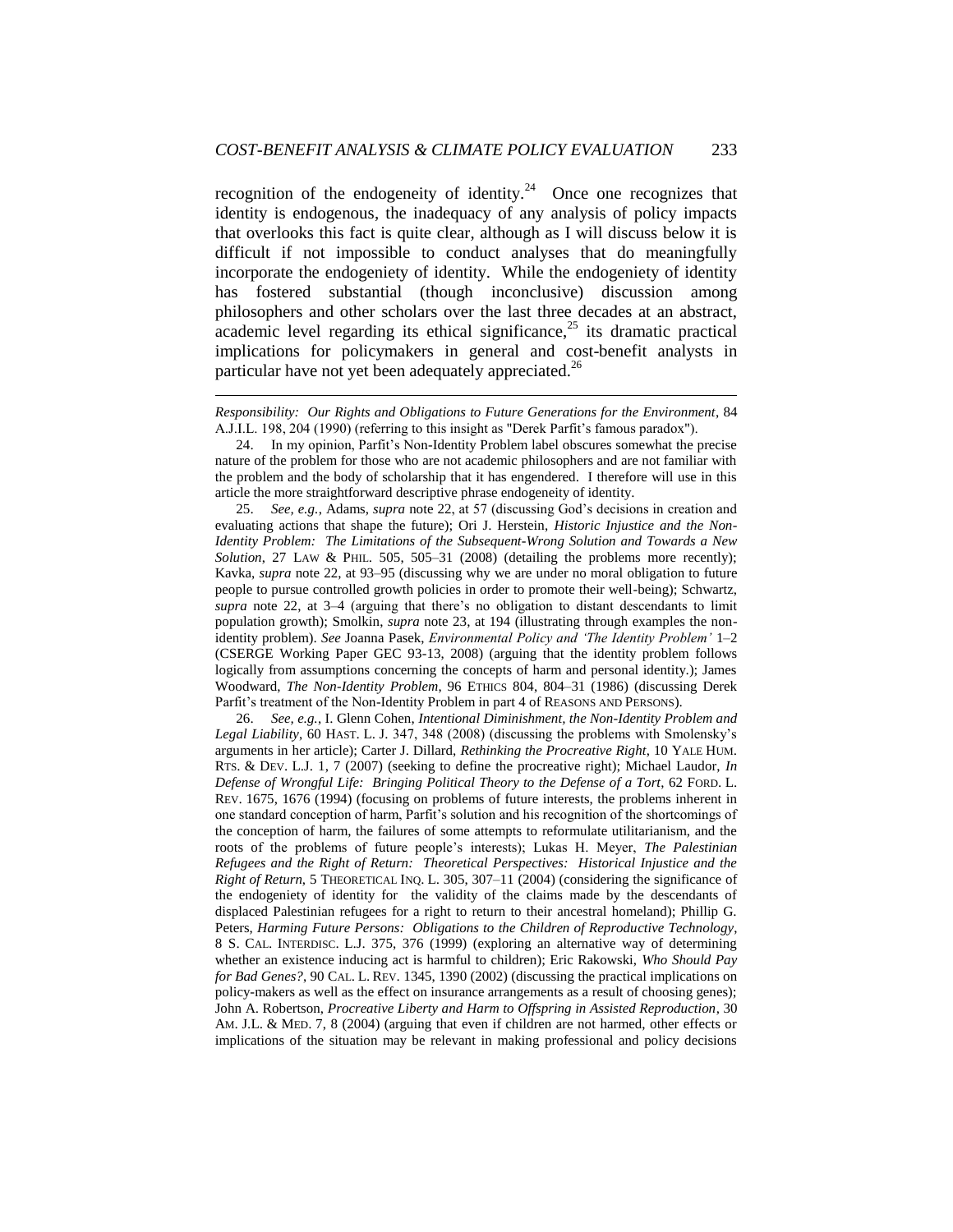In this short article I will not attempt to fully articulate or resolve the complex philosophical arguments that have been offered regarding the implications of the endogeniety of identity, although I will reference much of that literature for those philosophically-oriented readers who wish to later explore this problem in a more comprehensive fashion.<sup>27</sup> I will instead discuss the problem in a more condensed and straightforward manner that is intended to be helpful to lawyers, public policy analysts, and academics in other fields who are not deeply versed in these technical philosophical debates, but who nevertheless wish to better understand the endogeniety of identity and its devastating implications for the wisdom of using of costbenefit analyses for guidance in climate regulation policy.

Parfit has clearly been the primary instigator of and contributor to discussions of the difficulties involved dealing with the endogeniety of identity through several works that he published over the 1976–1986

1

about them); Amy J. Sepinwall, *Responsibility for Historical Injustices: Reconceiving the Case for Reparations*, 22 J. L. & POLITICS 183, 190–91 (2006) (considering the significance of endogeniety of identity consequences for the validity of the claims made by the descendants of slaves for reparations payments); Kirsten Rabe Smolensky, *Creating Children with Disabilities: Parental Tort Liability for Preimplantation Genetic Interventions*, 60 HAST. L. J. 299, 300–01 (2008) (examining both intentional tort claims and ordinary negligence claims in the context of preimplantation genetic choices and concluding that intentional tort claims from PSD should not be allowed because Parfit's Non-Identity Problem prohibits the finding of a legally cognizable injury). *See* DANIEL A. FARBER, ECO-PRAGMATISM: MAKING SENSIBLE ENVIRONMENTAL DECISIONS IN AN UNCERTAIN WORLD 151 n.38 (1999); Aaron-Andrew P. Bruhl, *Justice Unconceived: How Posterity Has Rights,* 14 YALE J.L. & HUMAN. 393, 397 (2002) ("[T]he topic of future generations' rights has spawned a growing literature—or, rather, at least two separate literatures, one in law and the other in philosophy, with very little interaction between the two."); Daniel Farber and Jeffrey Gaba, *From Here to Eternity: Environmental Law and Future Generations*, 2003 U. ILL. L. REV. 289, 302 n.69 (2003) (citing quotes made by Derek Parfit on this topic and addressing the problem of endogeniety of identity at least tangentially); Jeffrey M. Gaba, *Environmental Ethics and Our Moral Relationship to Future Generations: Future Rights and Present Virtue,* 24 COLUM. J. ENVTL. L. 249, 258 n.24 (1999) (referring to Anthony D'Amato, *Do We Owe a Duty to Future Generations to Preserve the Global Environment*, 84 AM. J. INT'L L. 190 (1990) (restating argument first put forth by Derek Parfit in Parfit, *On Doing the Best for Our Children*, in ETHICS &POPULATION 100 (M. Bayles ed. 1976))); sources cited *supra*  note 17 (citing several articles where I have attempted to contribute to such a fuller assessment, addressing some of the implications of the problem of the endogeniety of identity, but that literature fails to fully incorporate the insights of the philosophers who have addressed the matter). *See also*, Douglas Kysar, *It Might Have Been: Risk, Precaution, and Opportunity Costs*, 22 J. LAND USE & ENVTL. L. REV. 1, 5–6 (2006) (recognizing that this problem does pose "deep conceptual challenges" to any analytical method such as costbenefit analysis "that is framed in terms of the rights, preferences, or interests of particular individuals").

<sup>27.</sup> *See* Crespi, *What's Wrong*, *supra* note [4,](#page-2-0) at 10873–77 (discussing a more comprehensive review of this literature).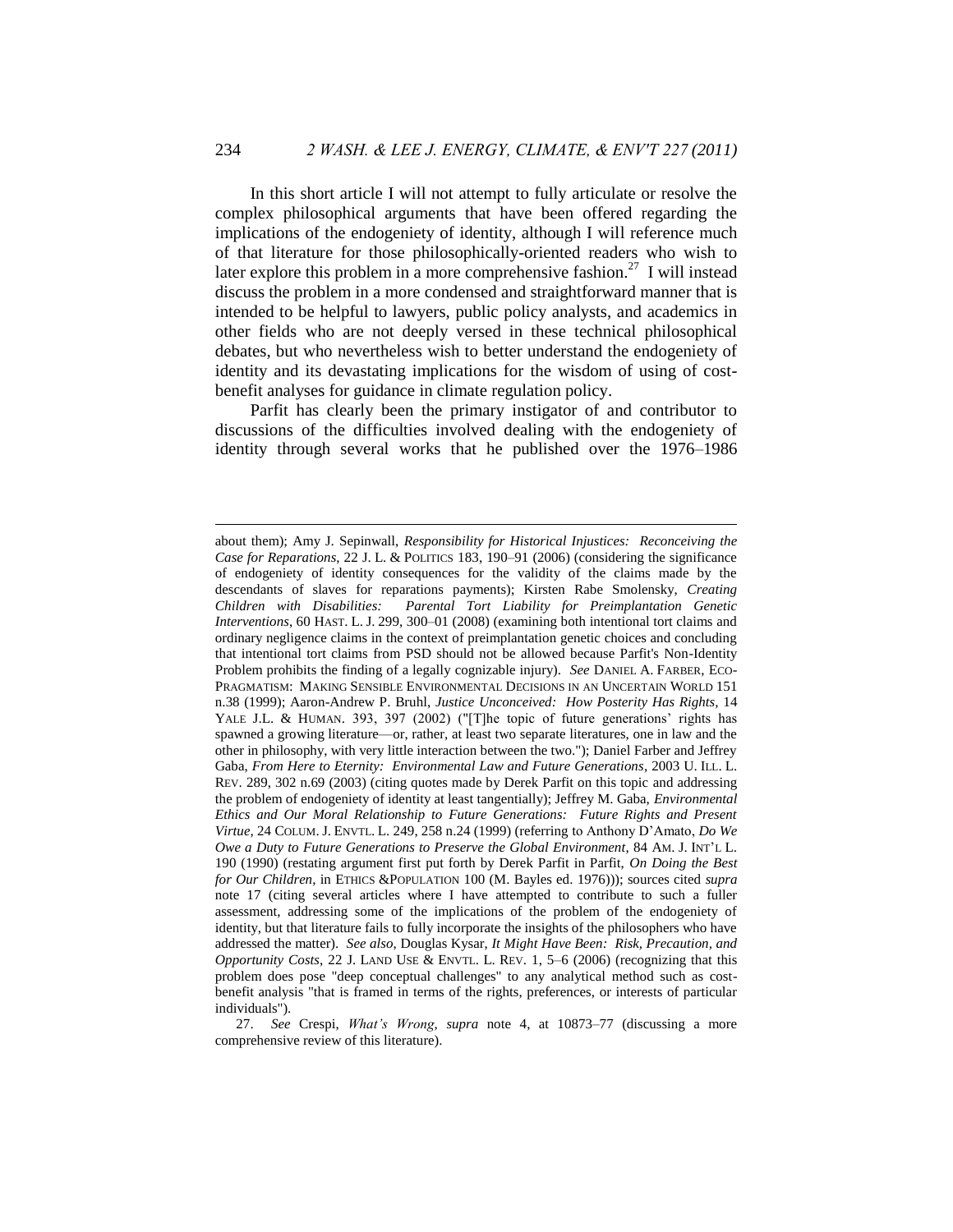decade.<sup>28</sup> The most significant of these efforts were his seminal  $1976$ article<sup>29</sup> and his more comprehensive 1984 book *Reasons and Persons*,<sup>30</sup> but he has also made other contributions to this debate.<sup>31</sup> Parfit's seminal insight is that virtually any human action, however slight its initial impacts on the actor or on other persons, is likely to have at least minor indirect effects on the precise timing of or other circumstances surrounding some successful acts of sexual reproduction. $32$  Given the radically contingent nature of a particular sperm-egg union, these effects will lead to different sperm-egg fertilizations occurring than would otherwise have taken place, and to the subsequent birth of now genetically different persons with different physical endowments and temperaments from those of the persons that would otherwise have been born.<sup>33</sup> These differences will over time lead to exponentially cascading consequences of a genetic identity-altering nature, as these genetically different individuals mature and lead their unique lives and influence the sexual and other behavior of a broader and broader circle of people, leading indirectly to the alteration of the genetic endowments of larger and larger numbers of later conceived persons.<sup>3</sup>

<sup>28.</sup> PARFIT, REASONS AND PERSONS, *supra* note 22, at 351–80; Parfit, *Comments*, *supra* note 22, at 854; Parfit, *Future Generations*, *supra* note 22, at 115–17; Parfit, *On Doing the Best*, *supra* note 22, at 100–15.

<sup>29.</sup> *See* Parfit, *On Doing the Best*, *supra* note 22, at 100–02 (using the hypothetical of a woman deciding whether to postpone pregnancy due to an illness that would result in her child being born with a handicap to illustrate the endogeniety of identity consequences of policies on the people who will be born as a result of those policies).

<sup>30.</sup> *See* PARFIT, REASONS AND PERSONS, *supra* note 22, at 351–79 (claiming that it may be possible to formulate a valuation approach that appropriately addresses the problem of the endogeniety of identity, and which can justify moral condemnation even of policies that hurt no one).

<sup>31.</sup> *See* Parfit, *Comments*, *supra* note 22, at 854 (conceding that he was unable to formulate the needed new theory about beneficence that would justify the No Difference View conclusion). This 1986 article was included in an 1986 ETHICS symposium issue focusing on his 1984 book REASONS AND PERSONS, and which also included contributions by Brian Barry, Susan Wolf, Bart Schultz, Shelly Kagan, Bart Gruzalski, Arthur Kuflik and James Woodward. In that article Parfit responded in detail to each of the other symposium contributors' comments on his 1984 book. In particular, Parfit responded in some detail to James Woodward's article, James Woodward, *The Non-Identity Problem*, 96 ETHICS 804, 804–31 (1986) (specifically focusing on the Non-Identity Problem); Parfit, *Future Generations*, *supra* note 22, at 171–72; *see also* Parfit, *Comments*, *supra* note 22, at 854–62 (concluding that policies with person-altering consequences simply cannot be properly evaluated on the basis of whether the results of those policies are better or worse for the rights or interests of future persons).

<sup>32.</sup> *See* D'Amato, *supra* note 23, at 190–92 (discussing Parfit's paradox and concluding that any attempted altruism on our part to intervene in the environment to help future persons will make those persons incomparably worse off than if we had not intervened).

<sup>33.</sup> *Id.* at 191.

<sup>34.</sup> *Id.*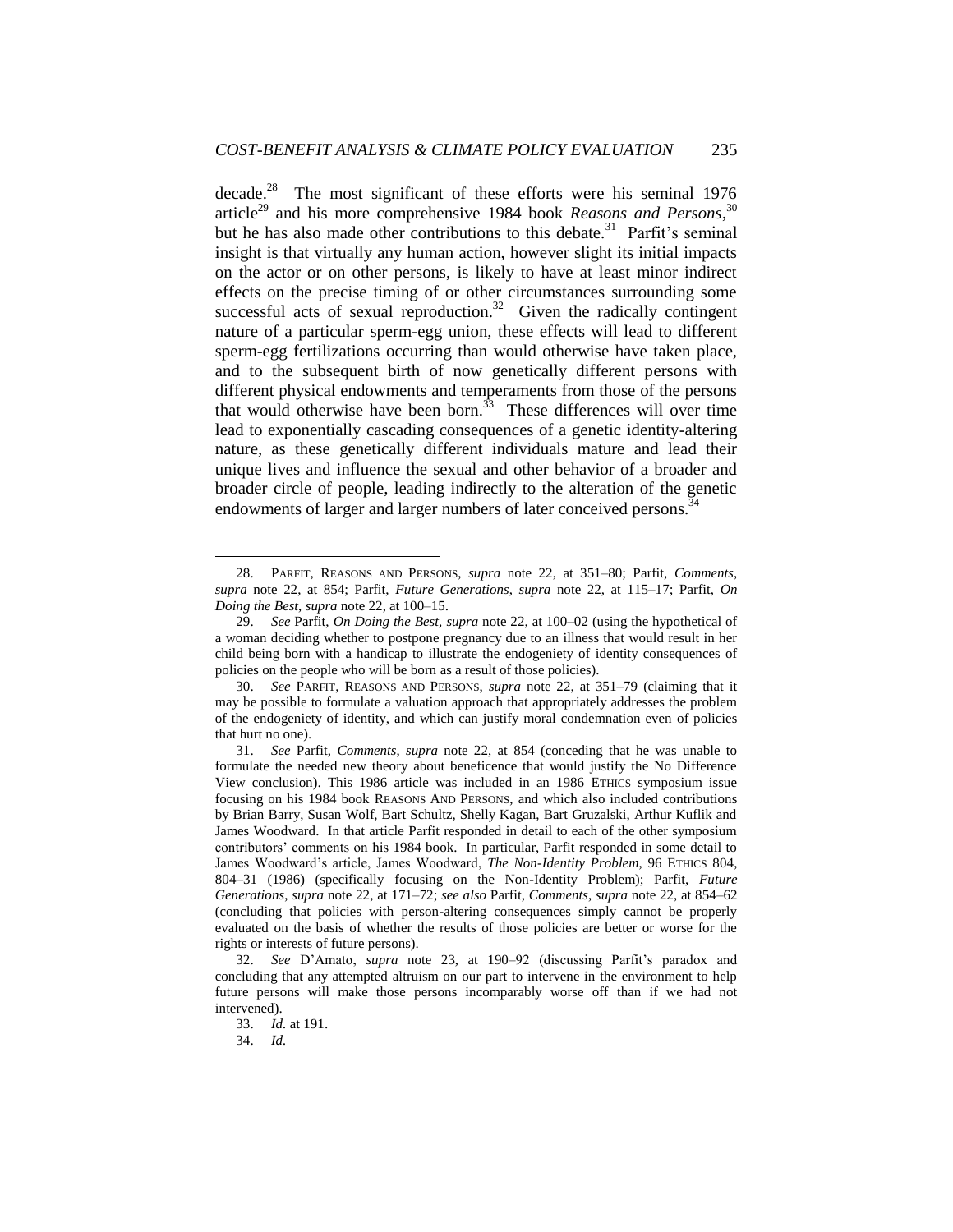Parfit's insight is rather obvious and hard to disagree with once it is understood, as are many of the more important intellectual achievements of human history, but its consequences for policy analysis are more subtle yet truly momentous. Any social policy that is significant enough in its direct or indirect impact on human behavior to lead to even a single different sperm-egg fusion taking place will create a genetically different individual than the person that would have been born absent the implementation of the policy.<sup>35</sup> Even the most minor and local policy will surely have that much impact on someone's behavior.<sup>36</sup> And over time, as that now genetically different individual is born and matures and over their life influences numerous other people in major or minor ways, this will result in an exponentially spreading cascade of fundamental genetic changes in the population of individuals subsequently conceived.<sup>37</sup> After a relatively short transitional period, in a historical sense, of probably no more than a few decades at the most the genetic identity of all individuals that are conceived and born over the rest of eternity will be fundamentally different from what it would have been in the absence of the policy.<sup>38</sup> The policy will thus have changed the identity of all of those future persons; they will be different people in the most fundamental genetic sense.<sup>39</sup> The entire human population for the rest of eternity will now be composed of individuals that have significantly different genetic endowments from the genetic endowments of those persons that would have come into existence absent that initial action that first led to perhaps only a single different individual being conceived.<sup>40</sup>

Think about this conundrum for a moment. One rather dramatic impact of virtually any policy measure will thus be the elimination of all members of the population of distant future generations that would have been conceived and born absent the implementation of the policy, and their replacement by an entirely different group of people. Stated more succinctly, the genetic identity of all future persons after a relatively short transitional period is endogenous to the policies pursued. From the perspective of those affected, both those persons who will now be conceived and born as a consequence of the policy, and those "persons," if they can be so described, who as another consequence of the policy will now never come into existence, there could not be a more dramatic

 $\overline{a}$ 

39. *Id.*

<sup>35.</sup> *Id.* 

<sup>36.</sup> *Id.*

<sup>37.</sup> *Id.*

<sup>38.</sup> *Id.*

<sup>40.</sup> *See id.* (discussing how rapidly the endogeniety of identity consequences of a policy will proliferate, and how quickly the genetic divergence will be large enough to be of major significance to the personal identities of the persons affected, will differ from policy to policy).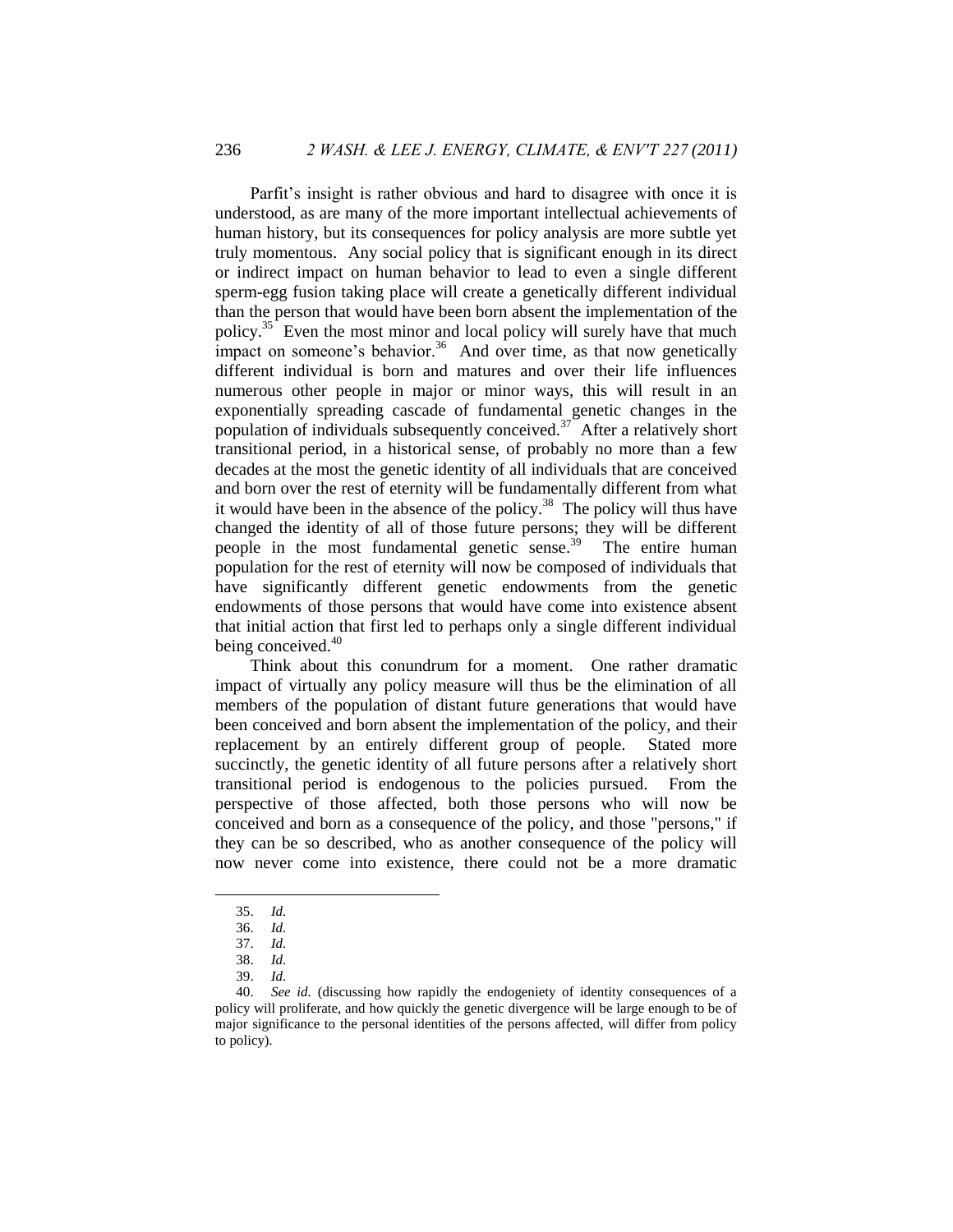impact.<sup>41</sup> These endogeniety of identity consequences will completely dwarf in significance for these persons the combined effect of all other policy consequences.<sup>42</sup> These genetic identity consequences as well as the other consequences of a policy therefore obviously need to be taken into account in any comprehensive assessment of its merits, whether that assessment is done through the cost-benefit methodology or otherwise.

Parfit's insight is clearly correct, as a matter of scientific fact,  $43$  and is an example of what is commonly referred to as the "butterfly effect" of chaos theory<sup>44</sup> where small perturbations in initial conditions can lead to massive overall systemic effects.<sup>45</sup> Parfit was primarily concerned in his philosophical work on the endogeniety of identity with assessing its ethical implications, which he understandably found to be quite disturbing.<sup>46</sup> In

 $\overline{a}$ 

44. *See id.* at 190–92 ("An environmental intervention as slight as a butterfly flapping its wings near a weather station will change long-term weather predictions.").

45. *See id.* at 191 (describing how "our intervention in the environment will make a sufficient impact to assure that different sperm cells will probably fertilize the egg cells in all procreations that take place subsequent to our environmental intervention").

46. Parfit himself is obviously most uncomfortable with the unavoidable implication of his insight that current policies that favor existing persons but that have adverse or even disastrous impacts upon future persons would nevertheless be regarded as beneficial by those future persons relative to their alternative of nonexistence if the policy is not pursued, and thus those policies cannot be criticized on the usual person-affecting basis that they would injure particular people. *See* Parfit, *On Doing the Best*, *supra* note [22,](#page-5-1) at 102 ("[T]he long-term effects of social policies, even if clearly disastrous . . . won't be worse for particular people. They are thus ignored. . . . a ‗person-affecting' principle gives to the further future no weight. This seems indefensible."). Parfit thus demonstrates that he understands the serious problem posed by endogeniety of identity consequences for any utilitarian criterion or related measure such as the Kaldor-Hicks wealth-maximization criterion that attempts to aggregate in some fashion the impacts of policies upon the affected persons. *See id.* at 100 ("Such difficulties [posed by person-altering consequences] may seem to face only utilitarians. This is not so. They face most of those who give any weight to a utilitarian principle."). He is unfortunately somewhat opaque in this brief 1976 essay regarding how this problem should be resolved. He clearly rejects the alternative of simply ignoring the exponentially cascading endogeniety of identity consequences that will

<sup>41.</sup> *See id.* (describing how future persons and those who will never come into existence are both affected by changes in the environment).

<sup>42.</sup> *See id.* (implying that because endogeneity of identity consequences determine whether or not a person will exist, they are of utmost importance).

<sup>43.</sup> *See id.* at 192 (noting that Parfit's theory is "scientifically accurate, stemming from the discovery in recent years of chaos theory"). This conclusion assumes, of course, that a person's identity is determined by their genetic endowment, or by the physical and cultural circumstances of their lives, or both, rather than determined by some kind of ethereal Cartesian ego or "soul" that is wholly independent of genetic characteristics or physical or cultural influences. I will assume for the purposes of this article that if the genetic endowment of a person is significantly altered as a consequence of a policy this can be regarded as a change in that person's fundamental identity, whereas any consequence of a policy that does not significantly alter a person's genetic endowment, no matter how significant that consequence otherwise is to that person's life, does not change the fundamental identity of that person.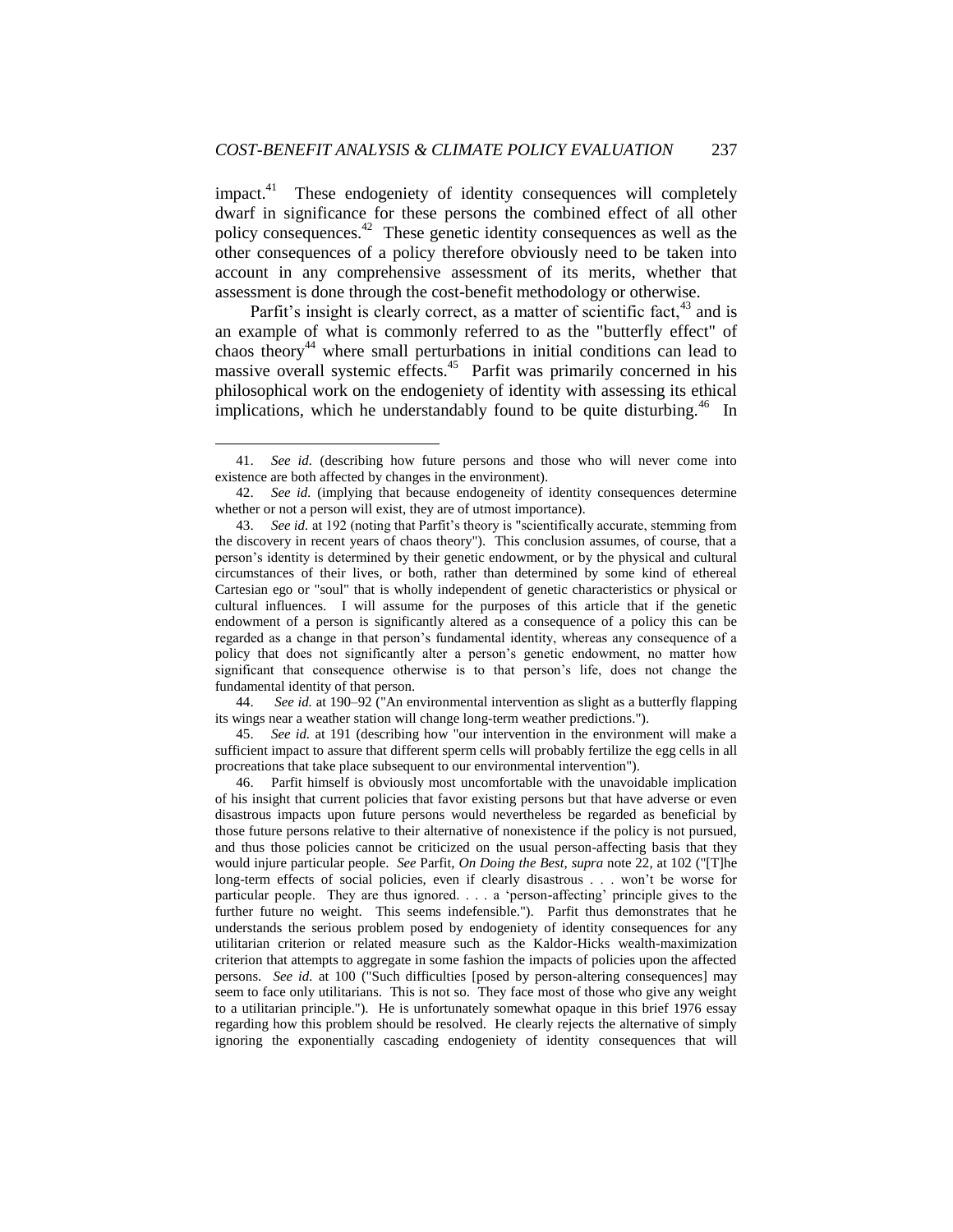this article, however, I will focus instead upon the implications of the endogeniety of identity for the conduct of cost-benefit analyses for evaluating possible climate regulation policies.

<span id="page-11-1"></span><span id="page-11-0"></span>In conventional cost-benefit analyses these important consequences of policies for the genetic identity of future persons are invariably overlooked. $47$  The typical cost-benefit analyst calculates both the benefits and the costs of the policy at issue by the yardstick of the willingness to pay of the affected persons, as compared to the reference point of a hypothetical baseline scenario of a world in which the exact same persons will exist, but without experiencing the policy's impacts. $48$  This methodology is tantamount to an implicit assumption that personal identity is exogenous; that the same future population of individuals will exist whether or not a particular policy is implemented.<sup>49</sup> But such an assumption is not merely implausible but is demonstrably false, and is equivalent to simply ignoring the fact of the endogeniety of identity.<sup>50</sup> The calculation of costs and benefits relative to an baseline reference scenario that arbitrarily and most implausibly assumes that identity is exogenous renders the conclusions of such an analysis irrelevant to the real choices at hand among the actual consequences that are possible to achieve through the alternative policies under consideration, given the fact of endogeniety of identity.<sup>51</sup>

<span id="page-11-2"></span>It might at first appear that this analytical problem is manageable and could be solved simply by more realistically specifying the hypothetical

48. *See id.* at 412 (asserting that the original normative foundation for benefit-cost analysis uses "'willingness to pay' money as the measure of social benefit and 'willingness to accept' money as the measure of social cost").

49. *See id.* at 404 (offering approach to benefit-cost analysis that does not mention the fact of the endogeneity of identity).

50. *See* D'Amato, *supra* note [23,](#page-5-2) at 192 (asserting that endogeneity is a scientific fact).

51. *See id.* ("People encountering Parfit's thesis for the first time are properly skeptical that a minor intervention in the environment can actually result in entirely different individuals in 100 years . . . . But the result is scientifically accurate, stemming from the discovery in recent years of chaos theory.").

1

generally occur when a policy is implemented, particularly given that the total number of future persons that would be born will also likely be affected as well as their individual identities. *Id.* at 103. He does state that the problem of endogeneiety of identity implies that the long-term consequences of policies should not be determined by their impacts upon the rights and interests of the affected future persons but he does not offer an alternative valuation method. *Id.* at 102.

<sup>47.</sup> For example, a recent and otherwise rather comprehensive discussion of costbenefit analysis written by John Graham, who served as the Director of the Office of Information and Regulatory Affairs within the Office of Management and Budget from 2001–2006, does not even mention the problems posed for the viability of cost-benefit analysis by the endogeniety of identity. *See* John D. Graham, *Saving Lives Through Administrative Law and Economics*, 157 U. PA. L. REV. 395, 403 (2008) (proposing that benefit-cost analysis is an appropriate method for informing the promulgation of regulations).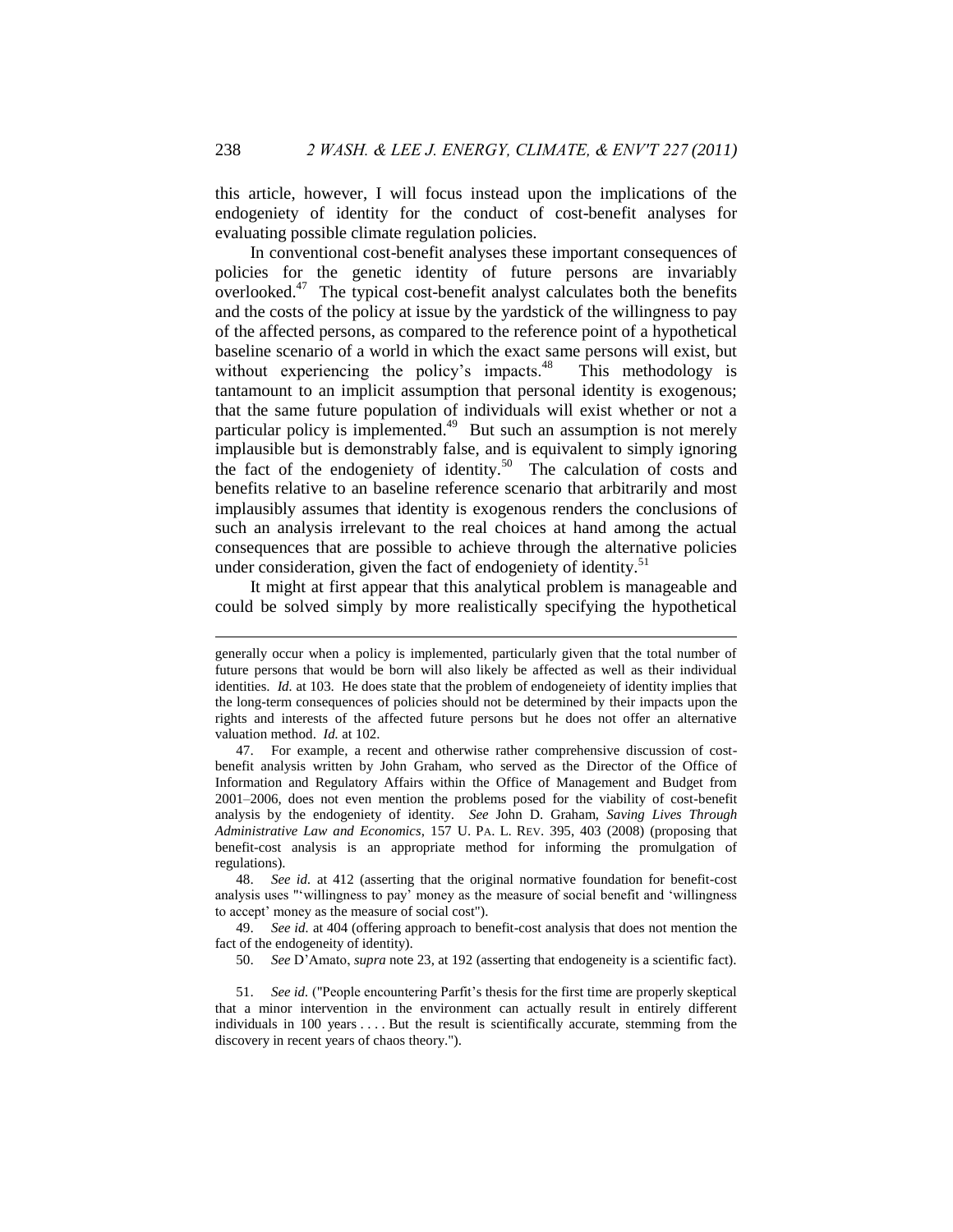baseline scenario used as a reference point for valuing the impacts of the policy at issue. This baseline scenario could, for example, be specified in a manner that recognizes that different future persons would exist were the policy to be implemented and generate its pervasive and eventually universal gene-altering consequences for personal identities, consequences that would not exist were the policy not to be implemented. The valuations of policy impacts would then be calculated in a much more accurate fashion with reference to the actual alternative of non-existence for the persons impacted had the policy not been implemented. Unfortunately, a little further reflection suggests that the problem is not so easily fixable.

Once a cost-benefit analyst eats of the apple of the tree of knowledge, i.e., recognizes that all policies have pervasive and eventually universal consequences for the genetic identities of future individuals, she is put into in a real bind with no good choices available within the standard methodological framework.<sup>52</sup> Continuing to ignore those consequences, given their overwhelming significance to the persons affected relative to all other policy impacts, would be to disregard the comprehensive willingness to pay valuation principle that underlies the cost-benefit approach, and is not an option if one wants to reach results that are relevant to the actual choices at hand.<sup>53</sup> However, if one attempts to incorporate endogeniety of identity consequences into the analysis one runs into the obstacle that there does not appear to be any way to meaningfully estimate in a willingness to pay-based manner the size of the massive benefits to future generations that would result under each of the various policy options under consideration, so as to provide useful guidance for choosing among them.<sup>54</sup>

Let me explain more fully the seemingly insurmountable measurement problem that presents itself.<sup>55</sup> It is immediately apparent that to evaluate the merits of a policy that will have genetic identity-altering consequences for future persons—which a little reflection reveals includes any policy whatsoever given the inevitability of exponentially spreading genetic consequences from even initially very minor effects—the endogeniety of identity will have to be explicitly incorporated in some manner.<sup>56</sup> The

<sup>52.</sup> *See* Crespi, *Fatal Flaw*, *supra* note [4,](#page-2-0) at 10705 ("The basic analytical conundrum presented is that if one attempts to so incorporate these person-altering consequences into a cost-benefit analysis, rather than simply ignoring them, the valuation calculations become so unwieldy and imprecise as to essentially be indeterminate.").

<sup>53.</sup> *See id.* ("In light of the seemingly insurmountable problems that the willingnessto-pay-based valuation framework faces in meaningfully assessing the significance of person-altering consequences, it may simply be the case that cost benefit analysis should no longer be regarded as a useful analytical tool.").

<sup>54.</sup> *Id.*

<sup>55.</sup> *Id.*

<sup>56.</sup> *See id.* at 10709 (justifying incorporation of person-altering consequences into an analysis because "it will not be adequate merely to apply a time discount to the policy's future impacts, as is now done").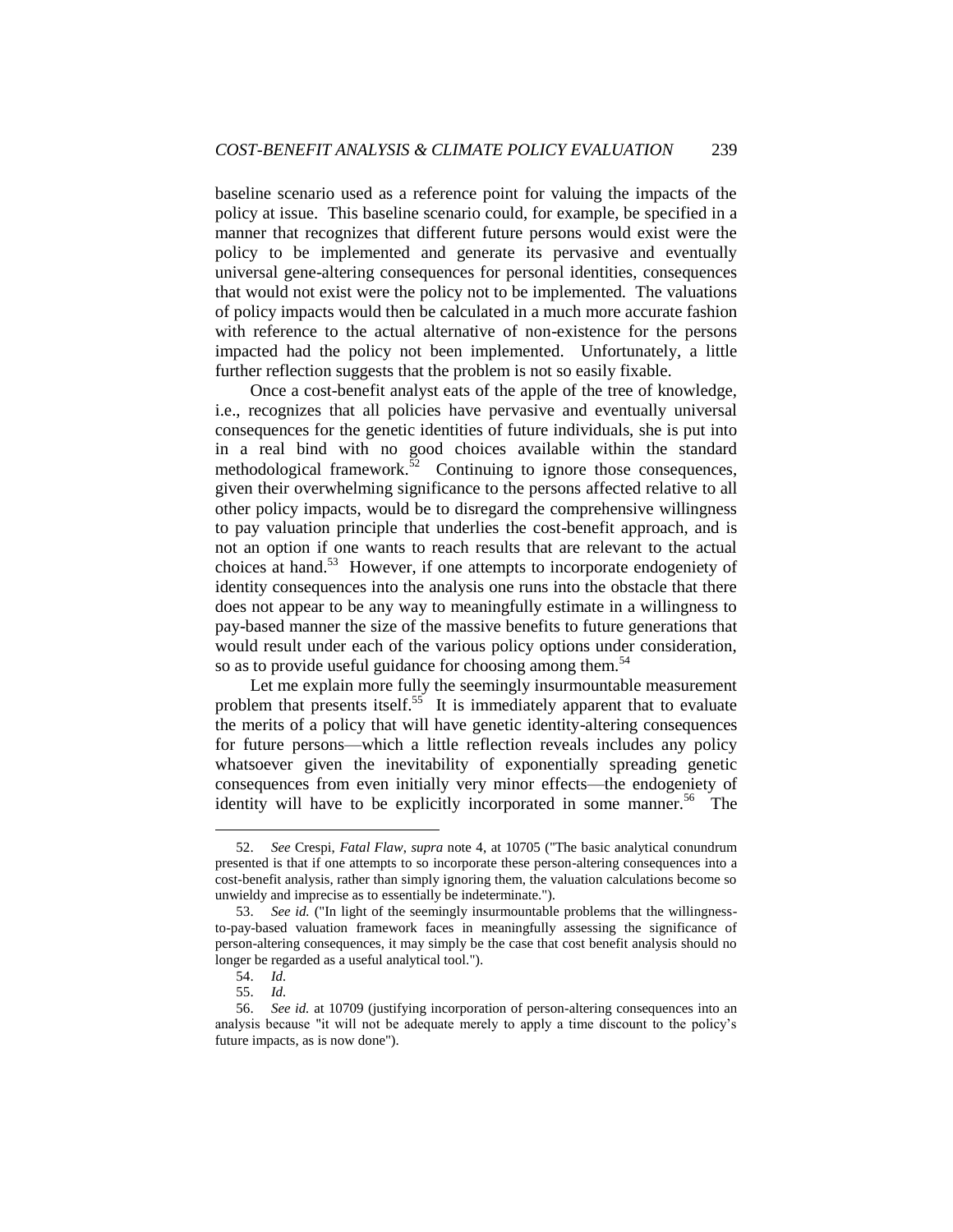<span id="page-13-0"></span>justifications generally offered for discounting future impacts at an appropriate discount rate are not necessarily affected by inclusion of these consequences, but it is now also necessary to sharply differentiate between the policy's future impacts upon existing persons<sup>57</sup> over the rest of their post-policy implementation lives, which do not include alteration of their genetic identities, and the policy's impacts upon future persons,  $58$  which after a transitional period will include those genetic identity-altering consequences.<sup>59</sup>

There are two distinct groups of future "persons" that will be affected in fundamentally different ways by the consequences of a policy. There is, first of all, the very large group of future persons who will actually be conceived and born over the subsequent course of history as a result of those consequences. For them, the implementation of the policy is a necessary condition of their existence. Second, there is the vastly larger group of what I will here refer to as "potential but now never to be conceived future persons" who would have been conceived and born as a consequence of our pursuing one or another of the potentially unlimited number of alternative courses of action other than the policy at issue, including the null option of taking no action, but who will not be conceived if the policy at issue is implemented. $60$ 

<span id="page-13-1"></span>It is rather obvious that the hypothetical preferences of this second group of untold trillions of potential but now never to be conceived future persons should not be given any weight in a cost-benefit analysis of the policy at issue. With their very existence at stake, each of these future persons would likely regard any specific policy—other than the single policy that would result in their coming into existence—as imposing

<sup>57.</sup> By the term "existing persons" I mean to refer broadly to not only those persons who are already born at the time of the policy in question's implementation, but also those persons already conceived but not yet born at that time, as well as those members of the "transitional generations" following the policy who were conceived after the implementation of the policy and whose genetic identity has not yet been significantly altered by the spreading endogeniety of identity consequences of the policy.

<sup>58.</sup> By the term "future persons" I mean to refer broadly to those persons conceived after the implementation of the policy in question whose genetic identity has been significantly altered by the spreading endogeniety of identity consequences of the policy. For any policy there will be a transitional period of some length during which some but not all persons born will have had their genetic identities fundamentally altered by the consequences of the policy, before those consequences become universal in scope. *See also supra* not[e 57](#page-13-0) and accompanying text (explaining the term "existing persons").

<sup>59.</sup> This paragraph and much of the following text builds upon George S. Crespi, *The Endogeneity Problem in Cost-Benefit Analysis*, 8 GEO. J.L. & PUB. POL'Y 9, 91–145 (2010).

<sup>60.</sup> It is perhaps a misnomer to refer to these wholly imaginary "beings" that never will come into existence as being "persons" in any sense whatsoever, but for lack of a better descriptive phrase I will refer to them as such.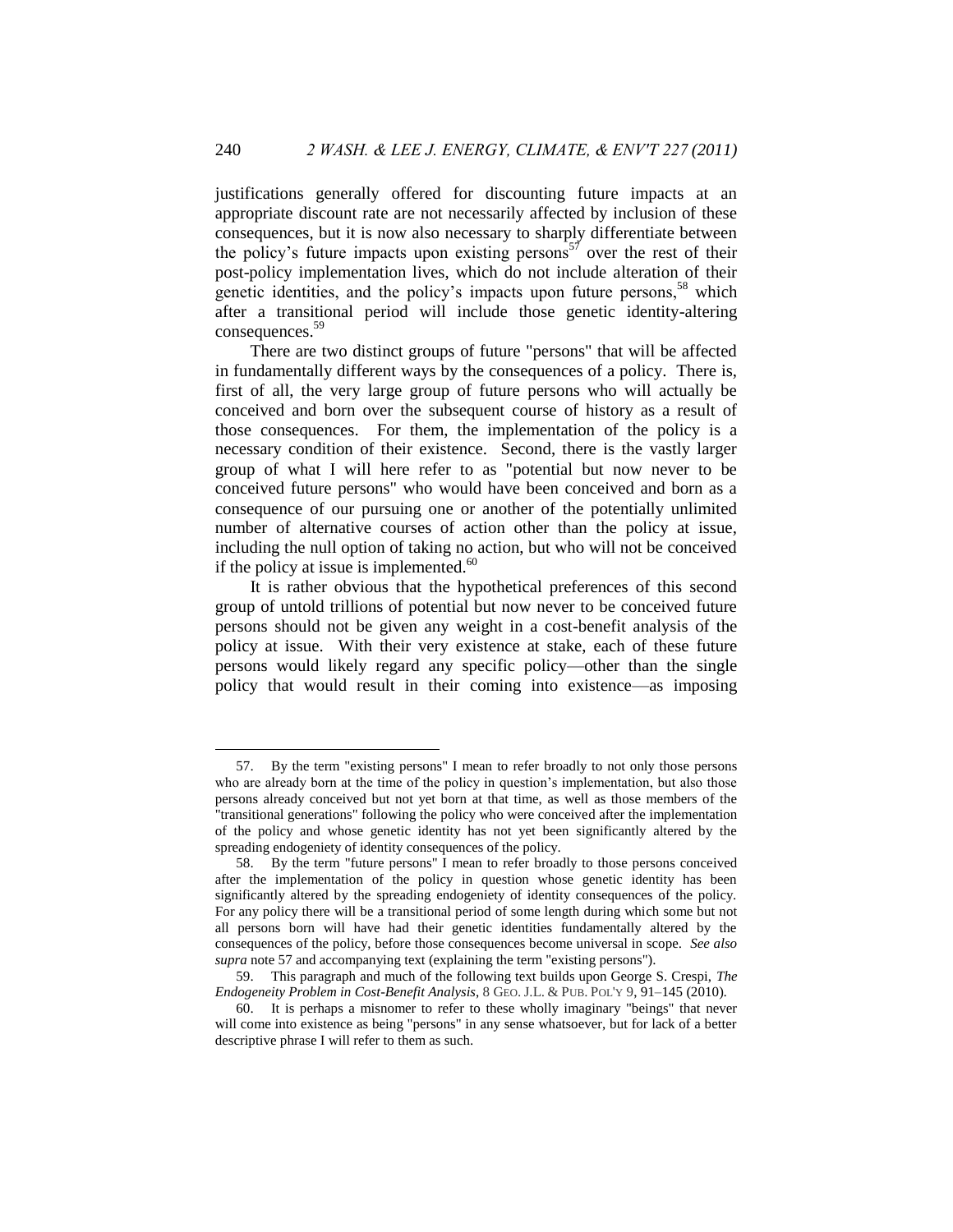immense costs upon them, $61$  resulting in a very large if not infinite aggregate cost measure for any specific policy whatsoever that even if heavily time-discounted would dominate any measure of benefits that is utilized. This absurd result of the massive rejection of any course of action whatsoever (including the null option of taking no action) indicates that it would be a category mistake to accord standing to potential but now never to be conceived future persons in an analysis of the consequences of a policy that necessarily precludes their existence. The hypothetical preferences of those future persons who have the potential to exist under one policy alternative or another, but whose existence would be precluded by the specific policy measure under consideration, should be ignored in assessing that policy's effects. $62$ 

<span id="page-14-0"></span><sup>61.</sup> This is under the assumption that offer prices, a more conservative and constrained measure of willingness to pay, are utilized as the approach for measuring willingness to pay. These aggregate costs would likely be infinite if asking price measures rather than offer price measures were utilized.

<sup>62.</sup> Jeffrey Gaba has insightfully likened this situation to the science fiction motif of an infinite number of universes being generated each instant as our present decisions create multiple alternative futures. Farber & Gaba, *supra* note [26,](#page-6-0) at 257 n.24. He also draws the analogy to multi-universe interpretations of the probabilistic results of quantum physics. *Id.*  He concludes as do I that the adverse impacts of our policies upon this multitude of potential but now never to be conceived persons should be ignored, though not for the reason that I give that their inclusion in the analysis would lead to absurd results, but instead because their competing interests should be regarded as "cancelling out;" cost-benefit analysis should in effect be "renormalized" to eliminate such infinite values in a manner that parallels what physicists do in their quantum mechanics equations. *Id.* Steven Landsburg, in his entertaining book MORE SEX IS SAFER SEX, also addresses to a modest extent the question of how to value the consequences of our actions for yet-unconceived future persons. STEVEN E. LANDSBURG, MORE SEX IS SAFER SEX 238–43 (2007). Landsburg recognizes that our policy choices raise moral questions with regard to their impacts upon yet-unconceived future generations and that these questions are of practical significance for real-world policymaking. *See id.* at 238, 243 ("Do we have any moral obligation to account for the interests of trillions of potential people, who will never have the opportunity to live unless we conceive them?"). He also recognizes the perhaps insurmountable difficulty of these questions. *Id.* at 239 ("Perhaps [we should just admit] ... that we're incapable of being logically rigorous about issues involving the unconceived."). His analysis, however, appears to regard unconceived future persons as comprising a single large group who can either be conceived or not, depending on what course of action we pursue, rather than recognizing that they actually constitute a vast multiplicity of alternative groups of persons extending through time. *See id.* at 238–39 (referring to future persons generally as the "unconceived").A policy action leading the conception of one group would necessarily preclude the conception of all of the other groups, necessitating the development of a framework for addressing these stark intra-group conflicts of interest were any rights for unconceived persons to be recognized. Landsburg does not address this difficulty, and consequently does not appear to understand the full significance of endogeniety of identity consequences for policy analysis. *See id.* at 238 (examining the issue of endogeneity in a perhaps more simplistic fashion: "Do we have any moral obligation to account for the interests of trillions of *potential* people, who will never have the opportunity to live unless we conceive them?").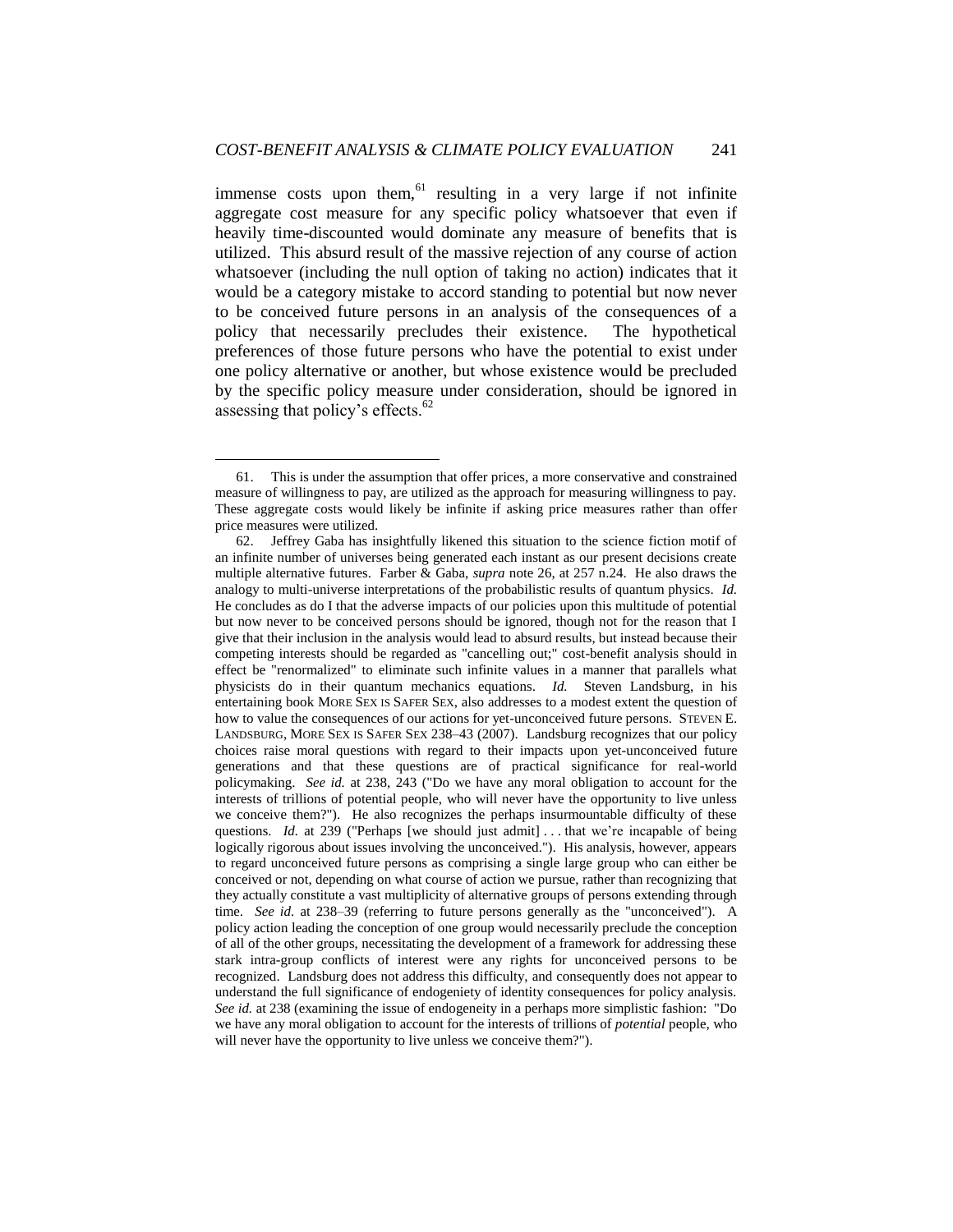But what about the first group of future persons who *will* be conceived and born post-policy with genetic endowments that are influenced by the policy's spreading effects, for whom the policy's implementation is a necessary condition of their existence? One would expect that at least the overwhelming majority, if not all, of these future persons who would owe their very existence to the implementation of a policy would, if given the opportunity, assign very high offer prices $^{63}$  to the policy even were that policy to have some adverse or even catastrophic consequences for their well-being. But these genetic identity-altering consequences of a policy will persist and magnify for all eternity, and it is of course not knowable in advance how many future persons from each era would exist to declare their valuations in such a hypothetical referendum, let alone what the wealth endowment and precise preference structure of each of these future persons would be that would constrain the magnitude of their offer prices. While it will therefore not be possible to precisely calculate these benefits nor ascertain the distribution of the costs and benefits of a policy between existing persons and future persons, it is clear that any policy whatsoever, no matter how broadly catastrophic its long-term impacts, would result in truly massive benefits for those future persons<sup> $64$ </sup> who otherwise would not have been born, benefits that would, even if heavily time-discounted, completely dominate the magnitude of any adverse impacts upon existing persons<sup>65</sup> for the obvious reason that all of the untold trillions of future persons whose hypothetical preferences are being considered would owe their very existence to the implementation of that policy.

So the result is that a cost-benefit analysis of any policy measure whatsoever that takes into account the endogeniety of identity, regardless of the nature of the policy's impacts upon existing persons, will result in massive benefits of highly uncertain magnitude for the combined group of existing persons and future persons. Of what use, if any, would such an analysis be for policymakers in choosing among alternatives?

Consider, for example, a radically present-oriented proposal to put all of our high-level radioactive wastes into ordinary steel barrels that will not provide effective long-term containment beyond a century or two and then dump them all overboard into the Pacific Ocean.<sup>66</sup> This policy would free

<span id="page-15-0"></span><sup>63.</sup> And likely infinite asking prices if asking prices are the willingness to pay-based measure utilized for the valuations.

<sup>64.</sup> This is true even if one uses more restrictive offer price measures that are limited by people's wealth endowments, rather than potentially unlimited asking price measures of these benefits.

<sup>65.</sup> I am assuming that future persons are psychologically similar to existing persons in that they would essentially unanimously prefer life under even quite difficult circumstances over non-existence.

<sup>66.</sup> This particular hypothetical is analyzed in some detail in my earlier articles on the subject. *See* Crespi, *Fatal Flaw*, *supra* note [4,](#page-2-0) at 10710–11 ("For those untold trillions of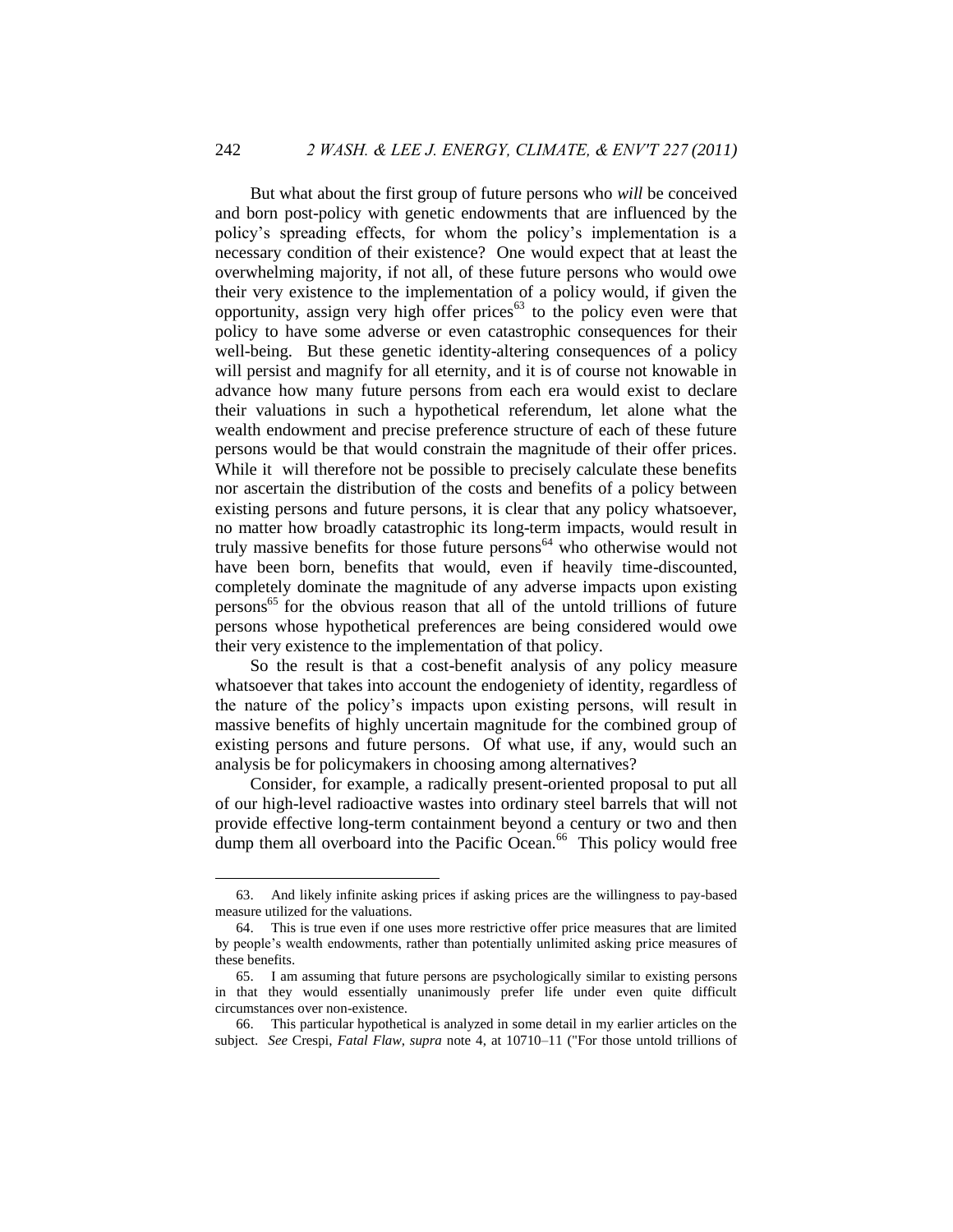billions of dollars of resources now devoted each year to radioactive waste storage efforts to be diverted to other pressing social needs. $67$  While those future persons born several centuries from now and thereafter may well suffer very significant adverse environmental consequences from such an action, the multi-billion dollar current resource reallocations that such a policy would allow would have cascading genetic identity-altering consequences that would surely be universal in scope well before those barrels began to leak their poisons.

As previously discussed, those potential but now never to be conceived future persons who as a result of those resource reallocations will not be born should not be accorded standing in a cost-benefit analysis of the ocean waste dumping policy.<sup>68</sup> The future persons that will be born as a genetic identity-altering consequence of that ocean waste dumping policy would owe their very existence to it. If they could be asked for their opinions about the policy, if they are at all like existing persons in their psychological make-up they would surely overwhelmingly (if not unanimously) prefer coming into existence, even if their lives involved grappling with a serious radioactive waste problem, to nonexistence. They would of course much prefer existence without the radioactive waste problem, were that an option that could be chosen, but the central insight that comes from recognizing the endogeniety of identity is that this is not possible. The only choice that those future persons should be hypothetically presented with for cost-benefit valuation purposes is the bundled Hobson's Choice of life with the radioactive waste problem or nonexistence, and if they are at all like existing persons given this choice they would assign very large benefits to the policy, however those benefits are assessed.

The ocean waste dumping policy will therefore be very favorably judged by a cost-benefit analysis that incorporates the endogeneity of identity, since at least most of the existing persons who will surely be dead long before the wastes leak into the environment and cause adverse biological consequences would be on balance be net beneficiaries of the large resource reallocations thereby made possible by the policy,  $69$  and the

68. *Supra* note [60](#page-13-1) and accompanying text.

1

future persons whose identity will be affected by those consequences of a policy, the policy is a necessary condition of their existence. Its impacts will thus be valued very highly by those persons as against their actual alternative of non-existence."); Crespi, *What's Wrong, supra* note [4,](#page-2-0) at 10873, 10881 ("These future persons that will be born as a consequence of that ocean dumping policy would owe their very existence to it.").

<sup>67.</sup> *See* Crespi, *What's Wrong*, *supra* note [4,](#page-2-0) at 108703 (noting who dumping nuclear waste into the Pacific Ocean in reinforced steel barrels would save billions of dollars).

<sup>69.</sup> I concede that there may well be existing persons who empathize sufficiently with the environmental problems that the ocean waste dumping policy may cause for the members of distant future generations that they would regard the policy as imposing net costs on themselves, despite the more immediate and tangible benefits that may accrue to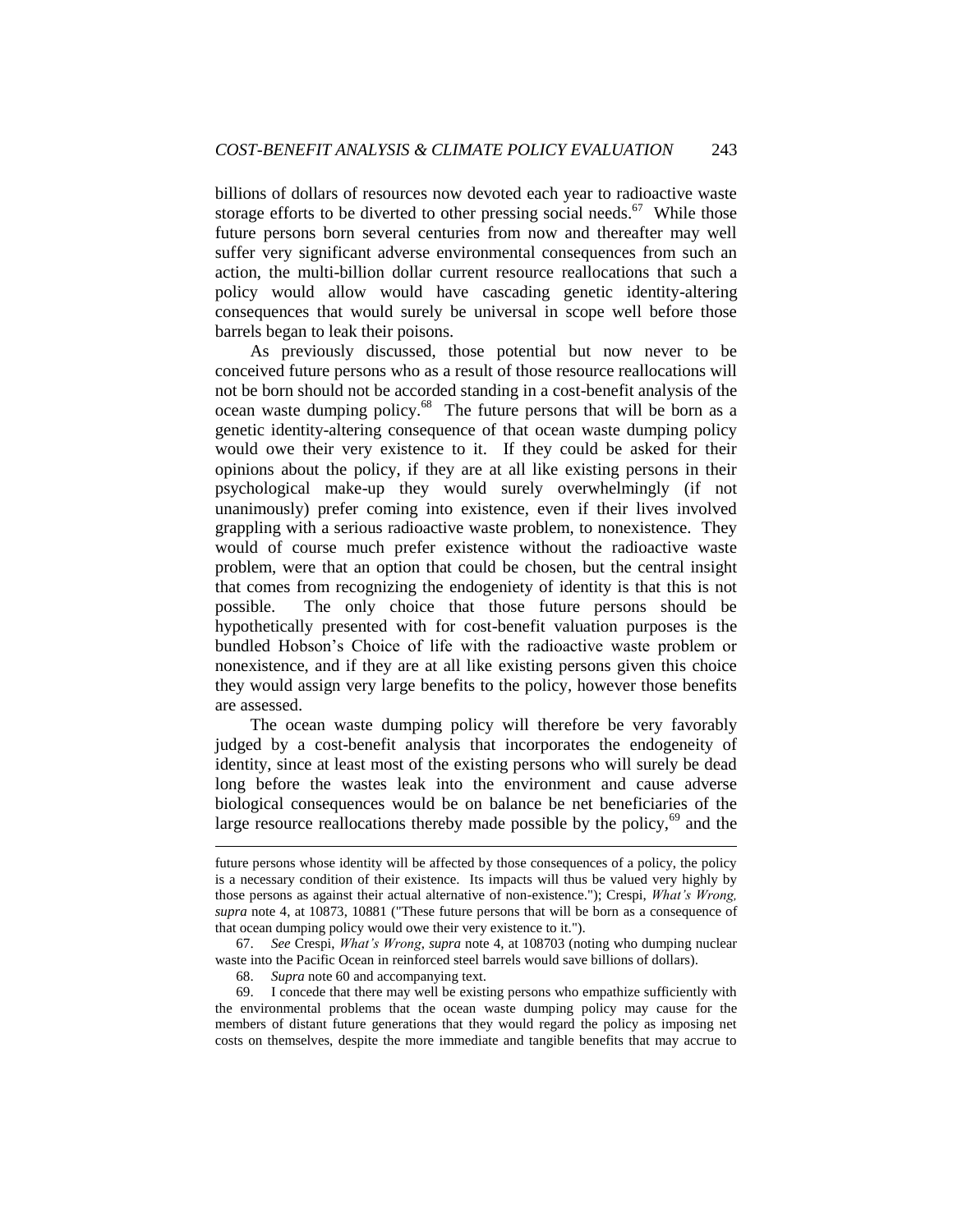long parade of generations of future persons for whom the policy is a necessary condition of their existence could be plausibly assumed to chime in with declarations of truly massive benefits, although of very uncertain magnitude in the aggregate. As I have already made clear, however, any other policy proposal would also receive a ringing endorsement, even those policies that are broadly disfavored by existing persons, since the costbenefit calculations would invariably be dominated by the benefits resulting for the vast horde of members of distant future generations for whom the particular policy at issue would be a necessary condition of their existence.

As another example particularly relevant to the subject of this article, consider any of a number of possible policies that would each impose in some significant fashion limitations on fossil fuel use in order to reduce carbon emissions, in an attempt to reduce long-term global warming. The substantial current costs imposed by any of those policies would obviously have significant and quickly universal consequences for the genetic identities of future individuals.<sup>70</sup> Each possible policy that might be pursued would be a necessary condition of the existence of the particular parade of the untold billions of future persons who would later conceived and born as a consequence of that policy.<sup>71</sup> Those persons would doubtless each offer very large positive valuations of that policy, since their actual alternative for comparison would be non-existence. These valuations in the aggregate, even if heavily time-discounted to a much smaller present value figure, would still certainly total gazillions of dollars and would completely dominate the current costs imposed by the policy regardless of their magnitude. Such an indiscriminate and imprecise blanket endorsement of all policy options whatsoever, regardless of their current costs, obviously would not provide climate regulation policymakers with any useful guidance as to which of these various policies, if any, should be pursued.

The valuation problem posed for cost-benefit analysis by the endogeniety of identity is thus squarely posed, and is revealed to perhaps be insurmountable.<sup>72</sup> For any policy measure whatsoever, for those untold billions of future persons who will come into existence over time as a result of the implementation of that particular policy the policy is a necessary condition of their existence. Its impacts will thus be valued very highly by those persons, as against their actual alternative of nonexistence. The

<u>.</u>

them from the resource allocation savings. However, I feel confident that on balance the net costs this policy would impose on these unusually empathetic persons will be substantially outweighed by the net benefits for the large number of existing persons whose empathetic time horizons do not span as far into the future as several centuries or more.

<sup>70.</sup> *Supra* note [62](#page-14-0) and accompanying text.

<sup>71.</sup> S*upra* not[e 62](#page-14-0) and accompanying text.

<sup>72.</sup> *See* Crespi, *Fatal Flaw, supra* note [4,](#page-2-0) at 10712 ("[A]ttempting to value those person-altering consequences in the usual willingness-to-pay-based manner unfortunately leads to the cost-benefit analysis 'blowing up.'").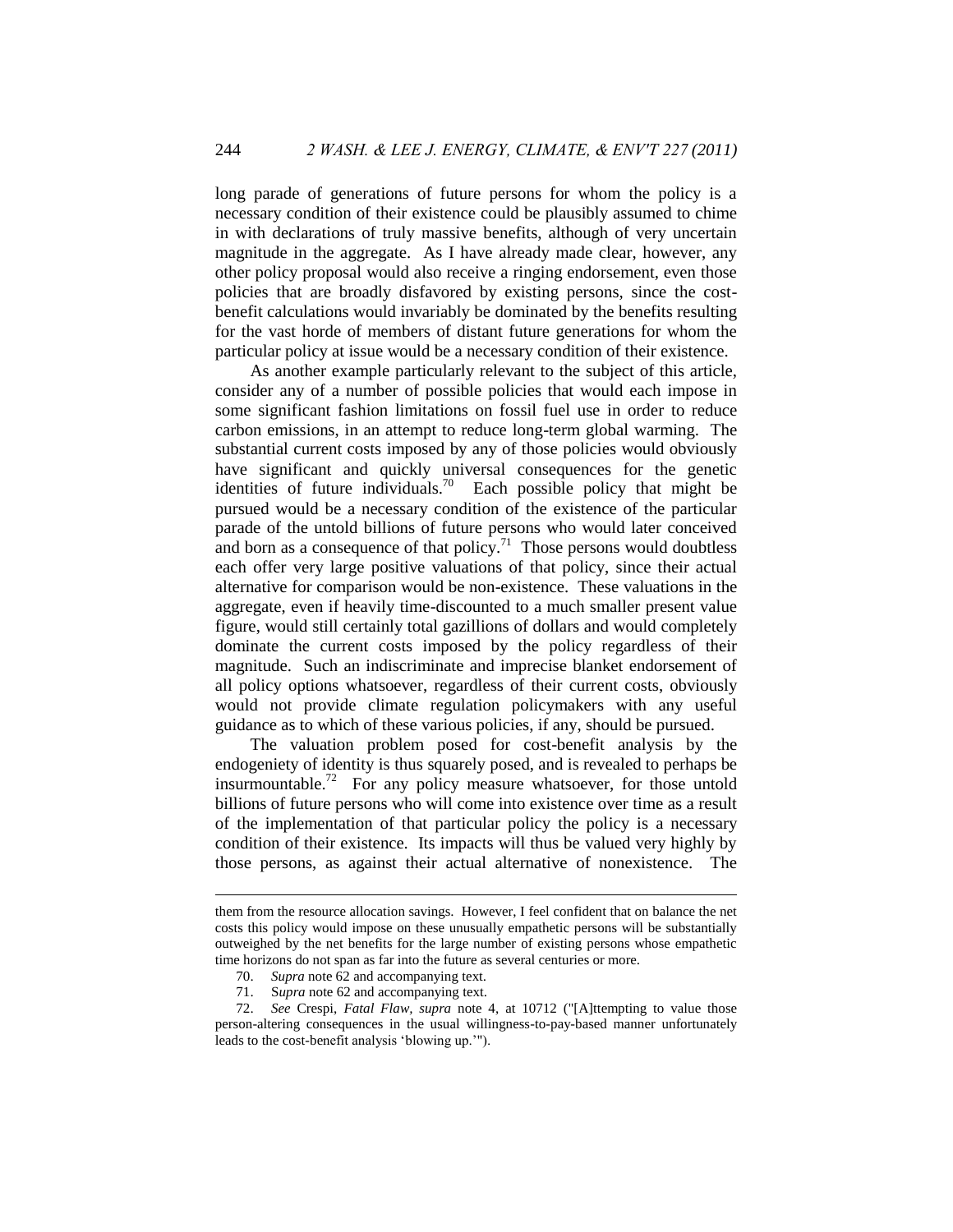conventional practice of valuing the consequences of a policy as compared to the hypothetical baseline scenario of a world in which those same persons would exist, but without experiencing the policy's impacts, makes no sense at all since such an alternative scenario under which those same persons would still exist could not possibly occur. Willingness-to-paybased assessments of benefits for future persons that are derived in such a fashion are completely arbitrary and irrelevant.

Moreover, assessments so derived are not only arbitrary but are also likely to be biased downwards, in some instances dramatically so. This is because for some policies (such as the ocean waste dumping hypothetical that I have discussed above) many future persons would presumably strongly prefer the unattainable scenario in which they are presumed to still exist, but without experiencing the adverse impacts of the policy at issue, as compared to the world that would actually result for them from the policy's consequences.<sup>73</sup> Under that particular hypothetical comparison those future persons would then likely assign costs rather than very large benefits to the policy's consequences, leading in the aggregate to a massive undervaluation of the future effects of the policy as compared to its valuation if those future persons were to assess it as against their actual alternative of nonexistence.

So the endogeniety of identity can no longer be credibly ignored in policy assessment. But as noted the other horn of the dilemma is that costbenefit analyses that incorporate the endogeniety of identity, but still attempt to value future consequences in the usual willingness to pay-based manner, will generate unhelpful results since all policy options will now result in truly massive future benefits<sup>74</sup> that even if very heavily timediscounted will still completely dominate any adverse effects of any of the policies upon existing persons.<sup>75</sup> A valuation methodology that essentially ignores adverse policy impacts on existing persons, no matter how substantial they may be, is rather ridiculous. Moreover, those future benefits are simply not measurable with sufficient precision to allow the alternative policy options to be meaningfully compared and ranked.

My criticisms of cost-benefit analysis may appear somewhat harsh, but I do not intend to suggest that cost-benefit analysts have been acting in conscious bad faith when they have used inappropriate and irrelevant baseline scenarios as the standard of comparison in their analyses. I believe

<sup>73.</sup> *Supra* note [66](#page-15-0) and accompanying text.

<sup>74.</sup> This is true even if more constrained offer prices measures of willingness to pay are utilized. Policies will clearly all result in infinite net benefits if asking price measures of willingness to pay are utilized, given the endogeniety of identity.

<sup>75.</sup> *See* Crespi, *Fatal Flaw*, *supra* note [4,](#page-2-0) at 10712 ("This endogeneity problem may well be fatal to cost-benefit analysis . . . because of the pervasiveness and significance of person-altering consequences meaningful policy recommendations cannot be formulated solely on the basis of conventional secular and consequentialist ethical premises and their willingness-to-pay-based valuation corollary . . . .").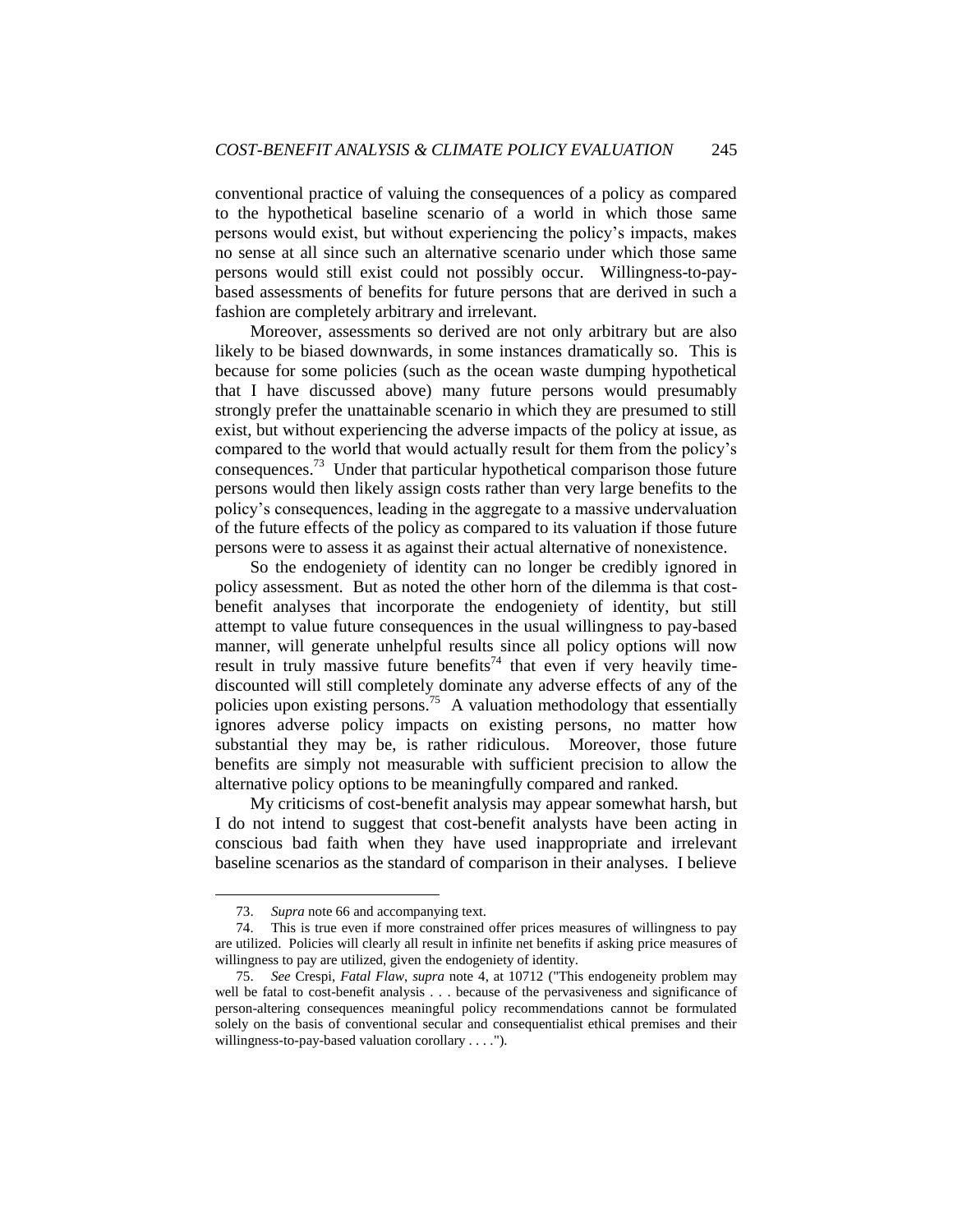that their failure take into account the endogeniety of identity in their analyses has been due primarily to their overlooking that fact, rather than due to their deliberately and covertly choosing to ignore it in light of its adverse consequences for the relevance of their methodology. There is apparently a general lack of familiarity among cost-benefit analysts with the work of Derek Parfit and other philosophers who have wrestled with the implications of the endogeniety of identity. Nevertheless, it is high time that it become more widely recognized that the endogeniety of identity renders completely inapposite the use of cost-benefit analysis in any context where one wants to take into account the impacts of policies on future persons as well as on existing persons, which is of course very much the case in evaluating climate regulation policies.

## <span id="page-19-0"></span>*III. Some Recent Discussions of the Application of Cost-Benefit Analysis to Climate Regulation*

The essential defining feature of cost-benefit analysis is its use of a willingness to pay metric for valuing the costs and benefits of the policy under consideration.<sup>76</sup> Recent scholarship that attempts to assess and improve upon the application of cost-benefit analysis to the difficult questions posed by climate regulation policies unfortunately consistently overlooks the severe problem posed by the endogeniety of identity for efforts to apply the willingness to pay valuation metric to evaluate the longterm future consequences of such policies.<sup>77</sup> That work generally fails to point out the inadequacy of cost-benefit analyses that try to avoid this problem by explicitly or implicitly assuming that genetic identity is exogenous with regard to the policies under consideration.<sup>78</sup>

I will discuss below three recent examples of this work that all evidence this major shortcoming. First, I will consider two SSRN working papers, one by Jonathan Masur and Eric Posner of the University of Chicago that is titled *Climate Regulation and the Limits of Cost-Benefit Analysis*, <sup>79</sup> and the other by Richard Revesz and Matthew Shahabian of the NYU Law School and that is titled "Climate Change and Future Generations."<sup>80</sup> I will also consider a recent report by Frank Ackerman and Elizabeth Stanton of the Stockholm Environment Institute, titled "The

<sup>76.</sup> *Supra* note [48](#page-11-0) and accompanying text.

<sup>77.</sup> *See generally* Masur & Posner, *Climate Regulation*, *supra* note [1](#page-1-1) (discussing how cost-benefit analysis is particularly challenged by climate change regulation).

<sup>78.</sup> *See id.* (ignoring the issue of endogeneity).

<sup>79.</sup> *Supra* note [48](#page-11-0) and accompanying text.

<sup>80.</sup> Revesz & Shahabian, *supra* note [2,](#page-1-2) at 3–4 (arguing that the risks of climate change, proper discount rates, and existing studies justify a higher social cost of carbon than the Obama Administration's estimate of \$21 per ton).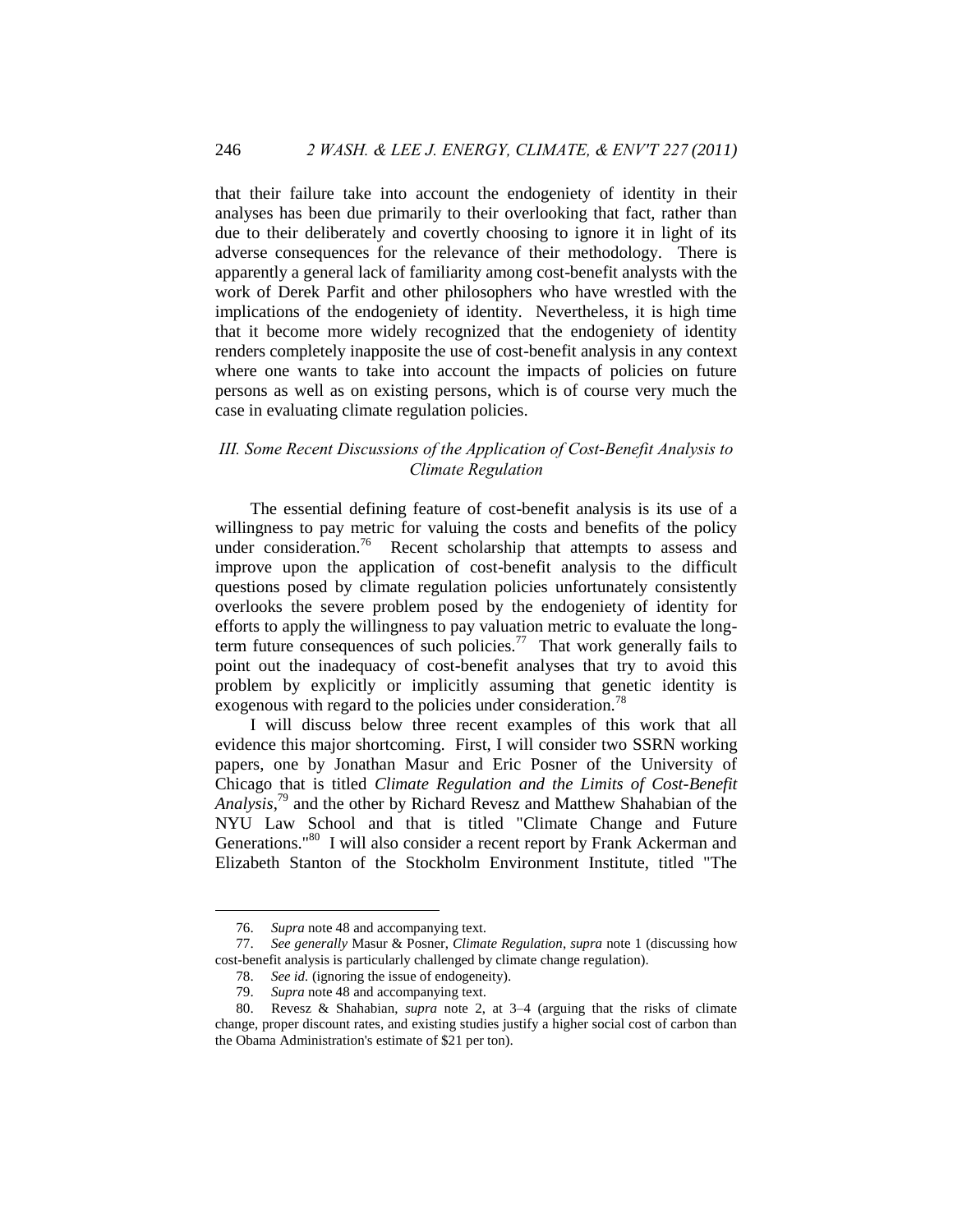Social Cost of Carbon," that was done for the Economics for Equity and the Environment Network.<sup>81</sup>

## *A. The Masur and Posner Paper*

<span id="page-20-0"></span>This recent SSRN working paper by Jonathan Masur and Eric Posner<sup>82</sup> promises to be highly influential for several reasons. First of all, it identifies and discusses a surprisingly large number of recent U.S. federal government regulatory initiatives that have been undertaken to address the global climate change implications of carbon dioxide and other greenhouse gas emissions,<sup>83</sup> and also discusses in some detail an important Office of Management and Budget-sponsored Interagency Working Group report regarding the social cost of carbon emissions $84$  that has influenced many of these regulatory initiatives, and this report and most of these regulatory initiatives have yet received little if any comment in the law review literature.<sup>85</sup> Second, it provides a thoughtful and powerful critique that points out the inadequacies of the recent efforts of various government regulatory agencies to utilize the technique of cost-benefit analysis to establish the social cost of carbon emissions so as to provide a yardstick for assessing the benefits of various regulatory restraints on such emissions.<sup>86</sup> Finally, Eric Posner is a widely read and highly respected scholar in this area, and his pronouncements will certainly be influential in shaping the subsequent academic and regulatory discourse.<sup>87</sup>

<sup>81.</sup> ACKERMAN & STANTON, *supra* note [1,](#page-1-1) at 1 (evaluating justifications for intergenerational discounting, finding that such discounting diverges from financial market analysis, and recognizing the importance of moral theory in climate change decisions).

<sup>82.</sup> *See* Masur & Posner, *supra* note [1](#page-1-1) (discussing climate change in an article available on the Social Science Research Network ("SSRN")).

<sup>83.</sup> *See id.* at 2 (introducing some recent actions taken by the U.S. federal government regarding climate change policy).

<sup>84.</sup> *See id.* at 4, 12–15 (analyzing recent studies concerning the social cost of carbon emissions and climate change).

<sup>85.</sup> *See id.* at 2 (describing various regulatory activities of the U.S. federal government regarding climate change and the scholarly reaction to those activities).

<sup>86.</sup> *See id.* at 17–32 (criticizing recent governmental efforts to use cost-benefit analysis in regulating carbon emissions).

<sup>87.</sup> *See e.g.*, MATTHEW D. ADLER & ERIC A. POSNER, NEW FOUNDATIONS OF COST-BENEFIT ANALYSIS 1–9 (2006) (describing cost-benefit analysis); Matthew D. Adler & Eric A. Posner, *Implementing Cost-Benefit Analysis When Preferences are Distorted*, 29 J. LEG. STUD. 1105, 1105–08 (2000) (criticizing some cost-benefit analysis methodologies); Matthew D. Adler & Eric A. Posner, *Rethinking Cost-Benefit Analysis*, 109 YALE L. J. 165, 167–69 (1999) (arguing for a new approach to the use of cost-benefit analysis); Jonathan A. Masur & Eric A. Posner, *Against Feasibility Analysis*, 77 U. CHI. L. REV. 657, 657–62 (2010) (criticizing feasibility analysis); Eric A. Posner, *Controlling Agencies with Cost-Benefit Analysis*, 68 U. CHI. L. REV. 1137, 1137–42 (2001) (discussing the use of costbenefit analysis in policy-making); Eric A. Posner & Cass R. Sunstein, *Dollars and Death*, 72 U. CHI. L. REV. 537, 537–43 (2005) (analyzing the downsides of cost-benefit analysis).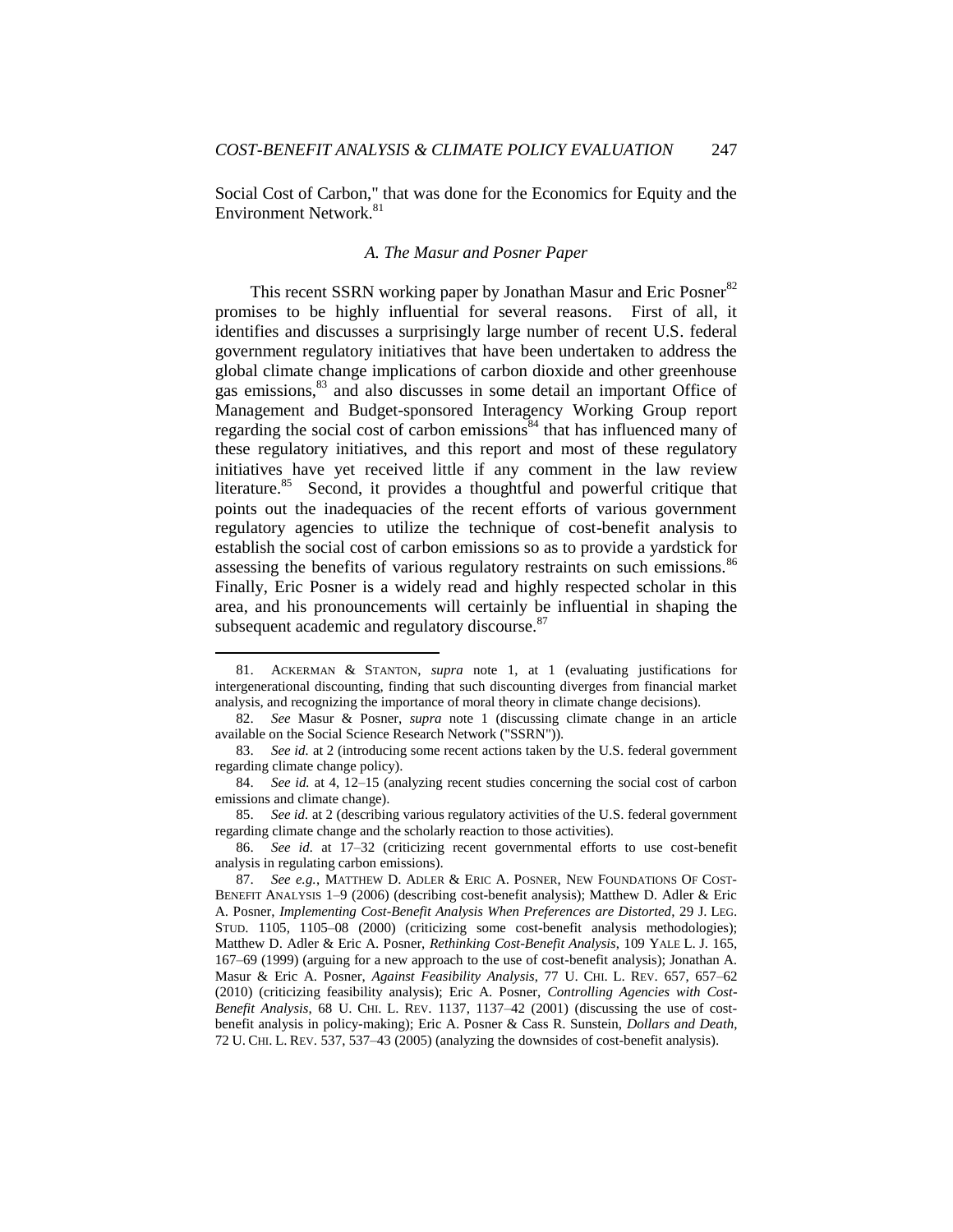Masur and Posner's overall assessment of U.S. government efforts to utilize cost-benefit analysis to guide climate regulation initiatives is knowledgeable and sympathetic, but is on balance relatively critical.<sup>88</sup> They are generally supportive in principle of the use of cost-benefit methodology for routine administrative policy evaluation, although they are well aware of and responsive to many of the various criticisms that have been directed at that approach.<sup>89</sup> They conclude, however, that U.S. regulatory agencies have been evasive in their analyses of climate regulation policies in that they have generally offered only a very broad range of estimates for the social costs of carbon emissions, rather than advancing a more useful and definitive point estimate, and moreover have then subsequently largely disregarded their own calculations when assessing their regulatory initiatives.<sup>90</sup> They also conclude that those agencies have failed to address a number of serious political issues that arise in such cost-benefit analyses with regard to valuing the impacts of climate regulations due to the global nature of climate change,  $91$  and that further Congressional or Presidential Executive Order action is necessary to resolve these political questions and allow the agencies to focus their efforts on addressing the difficult technical problems that are involved in accurately establishing the social cost of carbon emissions. $92$ 

Masur and Posner's paper provides a very useful late-2010 snapshot of U.S. regulatory efforts to address the problem of carbon dioxide emissions and their climate change implications, and their critique of the ways in which cost-benefit analyses have been conducted and their results applied in this area is insightful.<sup>93</sup> Unfortunately, however, their critique overlooks the key point that all of the cost-benefit analyses that they refer to ignore the fact of the endogeniety of genetic identity relative to the policies being assessed, and that those analyses consequently reach results that are, as I have discussed in Part II above, irrelevant to the real choices at hand.<sup>94</sup> By not calling attention to this severe deficiency, Masur and Posner also implicitly accept without defending the legitimacy of the conventional cost-

<sup>88.</sup> *See* Masur & Posner, *supra* note [1,](#page-1-1) at 17 (describing the U.S. government's climate change policies).

<sup>89.</sup> *See id.* at 17, 32–34 (analyzing the pros and cons of cost-benefit analysis in government policy-making).

<sup>90.</sup> *See id.* at 4, 15–16, 35 (discussing the U.S. government's analysis of the social costs of carbon emissions and the regulation thereof).

<sup>91.</sup> *See id.* at 25–35 (describing the political issues surrounding climate change policy).

<sup>92.</sup> *See id.* at 25–35 (criticizing the U.S. government's response to global climate change and recommending a course of action for the U.S. government).

<sup>93.</sup> *See id.* at 6–16 (describing the U.S. federal government's recent regulations of carbon emissions).

<sup>94.</sup> *See id.* at 32–34 (criticizing the cost-benefit analysis methodology currently being employed in climate change policy).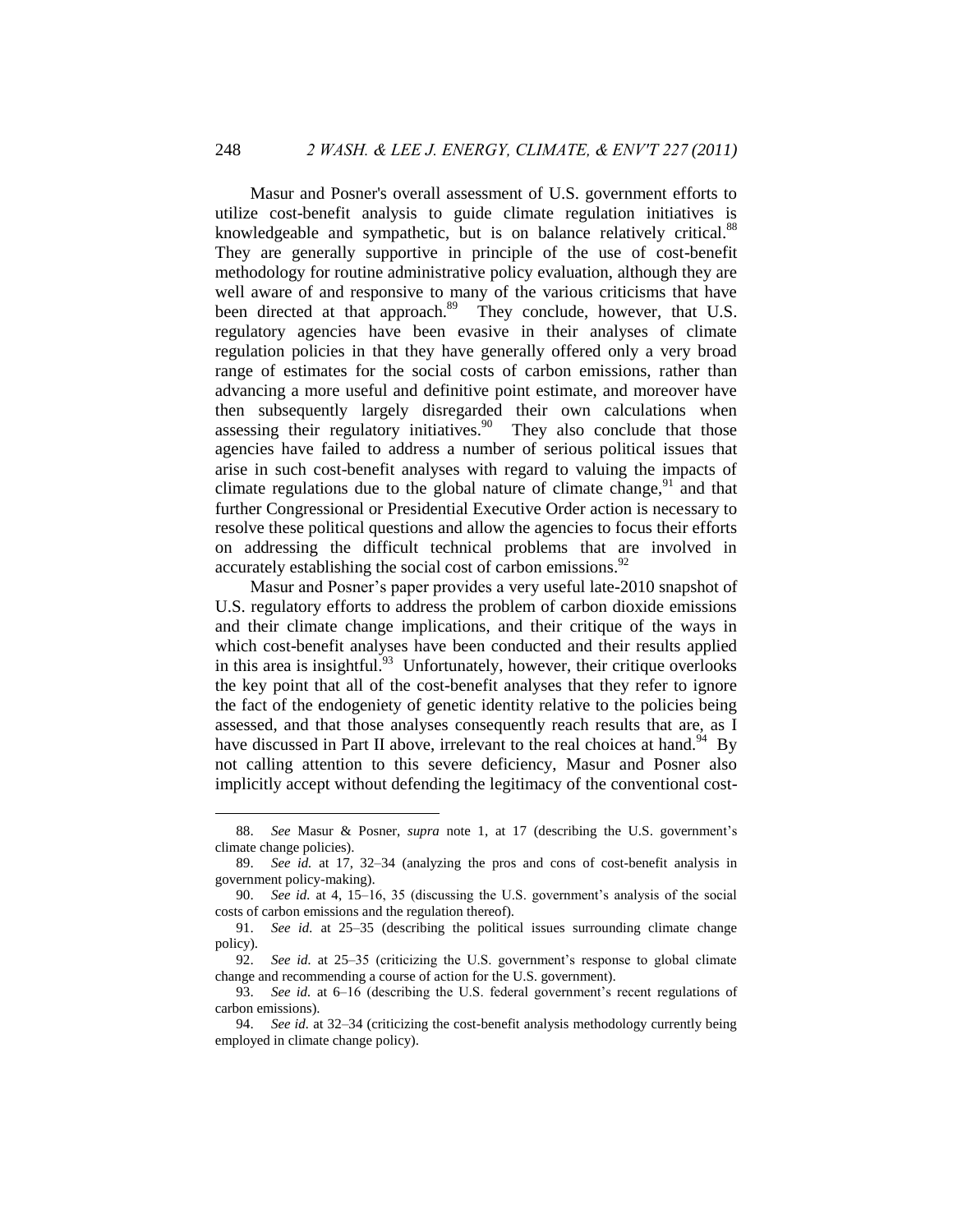benefit valuation framework that rests upon comparing policy consequences with a demonstrably unattainable and thus completely arbitrary and irrelevant baseline scenario.<sup>95</sup> All of their recommendations are directed towards improving the accuracy of the cost-benefit valuations that are calculated with regard to this baseline, and then making better and more politically defensible use of these more accurate valuations.<sup>96</sup>

But as I have discussed above, the immense measurement error that is introduced by an analyst initially making entirely wrong comparisons—by their contrasting the consequences of a policy for future persons to an arbitrary and unattainable baseline scenario that also assumes the existence of those persons without the policy, rather than the actual alternative of those future persons' non-existence if that policy is not pursued, given the endogeniety of identity—is so large that it renders trivial any gains in accuracy that might be obtained by making more technically accurate and politically defensible valuations of these comparisons such as Masur and Posner recommend.<sup>97</sup> The cost-benefit studies that Masur and Posner critique and seek to improve are all fundamentally flawed by their incorrect initial assumptions as to the relevant comparisons, and this is a difficulty that cannot be adequately addressed simply by obtaining more accurate measurements of those inapt comparisons.<sup>98</sup> This conventional cost-benefit methodology that is utilized by regulatory agencies would continue to be fatally flawed even if the substantial technical and political difficulties that are presented by the application of this methodology to climate regulation, and that are well described by Masur and Posner, were to be somehow overcome.<sup>99</sup>

Masur and Posner's efforts would have been more helpful for formulating sound climate regulation policies if had they first attempted to put forward and justify modifications of the conventional cost-benefit analytical framework sufficient to properly reflect the endogeniety of identity, before then addressing the somewhat less difficult, although still formidable, technical and political issues inherent in attempts to measure the social cost of carbon once the proper framework of comparison has been delineated. Alternatively, and more radically, they might have advanced an entirely different normative framework for evaluating proposed climate regulations that does not focus, as does cost-benefit analysis, upon those regulations' impacts upon specific future persons and thereby unavoidably raise these endogeniety of identity difficulties. I

<sup>95.</sup> *See id.* at 6–34 (analyzing the drawbacks of cost-benefit analysis in social policy).

<sup>96.</sup> *See id.* at 4–6 (outlining the objectives of Masur and Posner's paper).

<sup>97.</sup> *See id.* at 32–35 (recommending the U.S. government take a more accurate and politically defensible cost-benefit analysis approach to climate change).

<sup>98.</sup> *See id.* at 32–34 (criticizing cost-benefit analysis methodologies).

<sup>99.</sup> *See id.* at 17–34 (discussing the numerous technical and political difficulties underlying regulatory agencies' cost-benefit analyses of climate change).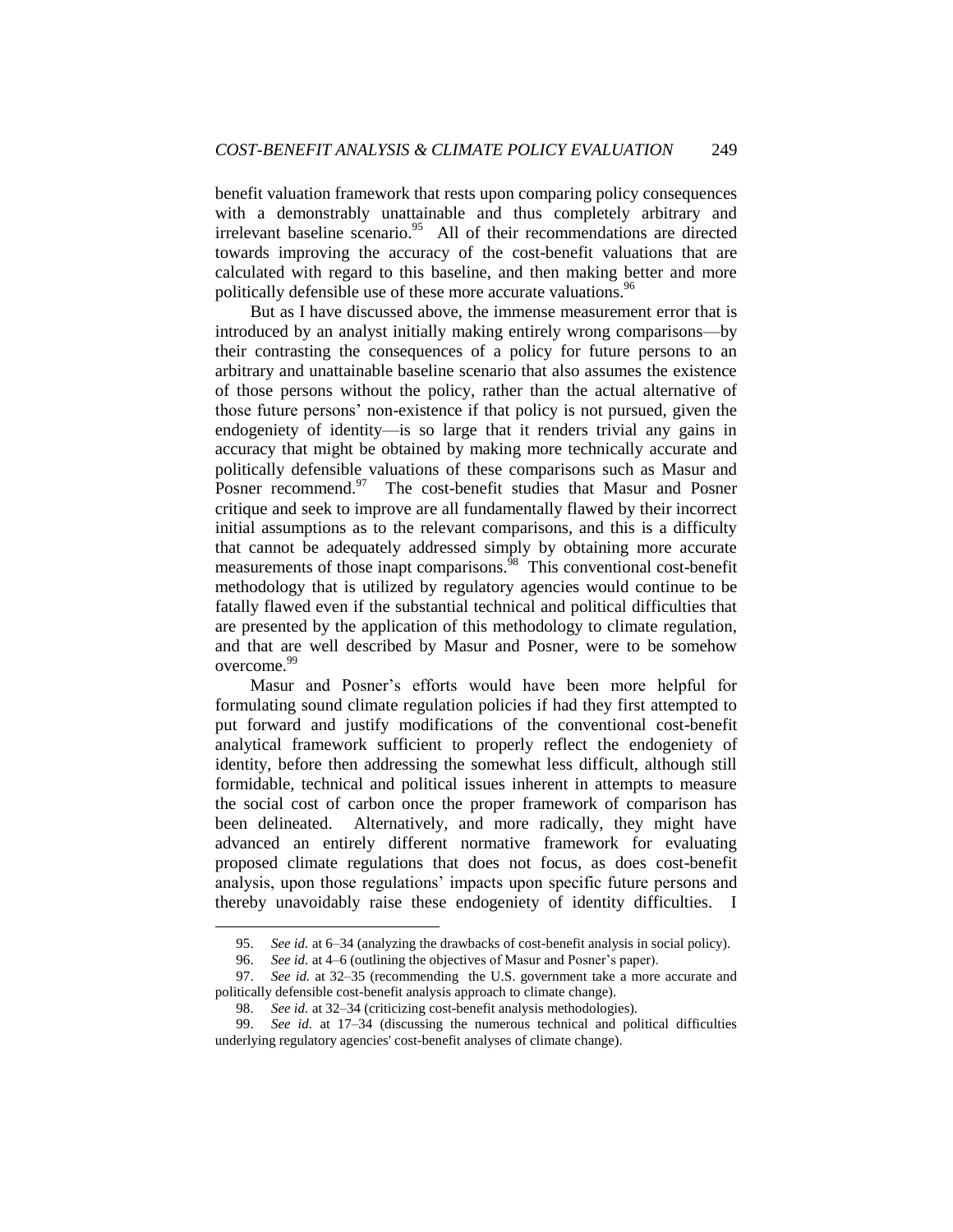unfortunately do not have such a non-consequentialist evaluative framework ready at hand to offer, and moreover I am rather skeptical whether one can ever be developed that would obtain widespread support across groups of persons with diverse philosophical and theological beliefs. Nevertheless, it is clear that using conventional cost-benefit methodology, with its implicit assumption that policies do not affect genetic identity, to guide climate regulation policy, is simply not credible in light of the demonstrable endogeniety of identity even were the severe measurement and political difficulties presented by its application and well-described by Masur and Posner to be adequately addressed.<sup>100</sup>

## *B. The Revesz and Shahabian Paper*

<span id="page-23-0"></span>This second SSRN working paper by Richard Revesz and Matthew Shahabian also promises to significantly influence the climate regulation policy debate.<sup>101</sup> First of all, it provides a thoughtful and comprehensive discussion of the analytical complexity and moral aspects involved in discounting policy benefits to future generations relative to current costs and benefits.<sup>102</sup> The use of such intergenerational discounting is obviously a critical aspect of any cost-benefit analysis that purports to compare the long-term benefits for future persons of a climate regulation policy with its current costs and benefits. Second, Richard Revesz is one of the world's leading scholars with regard to the philosophical and practical questions presented by attempts to discount future policy consequences, and his thoughts on these questions as they arise in the climate regulation context will certainly be given substantial weight by other important participants in these discussions.<sup>103</sup>

Revesz and Shahabian argue that all of the current justifications offered for discounting the costs and benefits of policies for future persons, before those costs and benefits are then compared to the policies' current costs and benefits, are fundamentally flawed in that they inadequately reflect the nature and complexity of our moral obligations to future

<sup>100.</sup> *See id.* at 17–34 (describing the technical and political difficulties of using costbenefit analysis to develop climate change regulatory policy).

<sup>101.</sup> *See* Revesz & Shahabian, *supra* note [2,](#page-1-2) at 1 (discussing the significance of the author's work).

<sup>102.</sup> *See id.* (outlining Revesz and Shahabian's technical and moral criticisms of discounting techniques).

<sup>103.</sup> *See, e.g.*, RICHARD L. REVESZ & MICHAEL A. LIVERMORE, RETAKING RATIONALITY: HOW COST-BENEFIT ANALYSIS CAN BETTER PROTECT THE ENVIRONMENT AND OUR HEALTH 10–20 (2008) (discussing how cost-benefit analysis has become increasingly used by the U.S. federal government); Richard L. Revesz, *Environmental Regulation, Cost-Benefit Analysis, and the Discounting of Human Lives*, 99 COLUM. L. REV. 941, 941–1017 (1999) (criticizing the use of cost-benefit analysis in environmental regulation).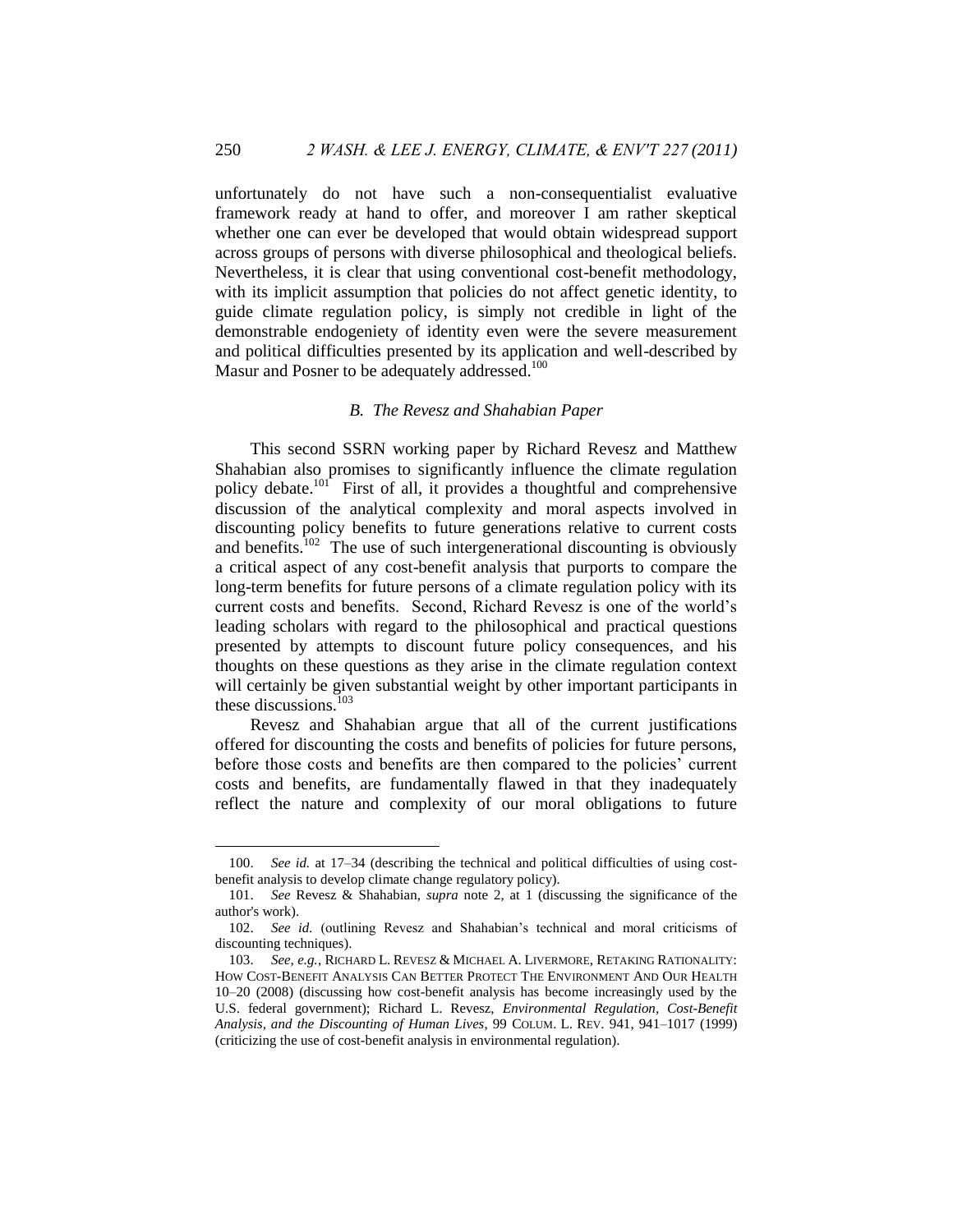<span id="page-24-1"></span><span id="page-24-0"></span>generations.<sup>104</sup> In their paper, they classify the justifications commonly offered for discounting future costs and benefits at a specific discount rate into one of four categories.<sup>105</sup> The first category of justifications for such discounting they label "prescriptive pure time preference discounting" justifications, and these justifications are based upon the embrace of one or another underlying ethical norm regarding the weight that current generations should accord to the interests of future generations.<sup>106</sup> The second category they label "descriptive pure time preference discounting" justifications, and these justifications are based upon empirical evidence regarding the choices that people actually make between consumption and savings for the future.<sup>107</sup> Their third category, which they call "opportunity" cost discounting" justifications, are justifications based upon consideration of the opportunity costs involved in pursuing a particular policy.<sup>108</sup> Finally, what they label as "growth discounting" justifications are those justifications based upon the observation that since future generations are very likely to be wealthier than current generations, even if those future generations should be treated equally with current generations from an ethical standpoint, discounting future benefits may still be justified on the basis of the diminishing marginal utility of wealth.<sup>109</sup>

Revesz and Shahabian consider and reject each of those justifications for discounting future benefits as providing inadequate support for the use of a specific discount rate in the context of the long-term effects of climate regulation policies.<sup>110</sup> Their analysis is extensive and merits a close

<sup>104.</sup> *See* Revesz & Shahabian, *supra* note [2,](#page-1-2) at 1 (introducing a moral critique of the discounting methods currently employed by climate change policy-makers).

<sup>105.</sup> *See id*. at 4, 5–7 (outlining and comparing the alleged justifications for using discounting methodology in climate change policy).

<sup>106.</sup> *See id.* at 9–12 (describing the first of three categories of justifications for using discounting methodology in climate change policy).

<sup>107.</sup> *See id.* at 12–14 (describing the second of three categories of justifications for using discounting methodology in climate change policy).

<sup>108.</sup> *See id.* at 15–16 (defining "opportunity costs" as the foregone benefits of a future generation that will result from attempts to benefit that future generation through climate change mitigation).

<sup>109.</sup> *See id.* at 14–15 (using a formula for the rising discount rate which equals the rate at which per capita consumption grows multiplied by the elasticity of marginal utility gained from an extra unit of consumption, which is a measure of society's "aversion to income inequality").

<sup>110.</sup> *See generally id.* (summarizing each consideration and rejection of the various justifications); *infra* notes [112](#page-25-0)[–115](#page-25-1) and accompanying text (same)*.* They also briefly discuss in their paper the concept of "hyperbolic" discounting, which is a method of discounting whereby future benefits are discounted by a discount rate that gradually declines over time, rather than by a conventional single discount rate that remains constant over time. *Id*. at 17–22. However, they do not regard this form of discounting as resting upon justifications that are independent of the four categories of justifications that they do discuss, but only as a particular application of discounting that would also have to be defended by one or another of those four possible categories of justifications. *Id.* at 22.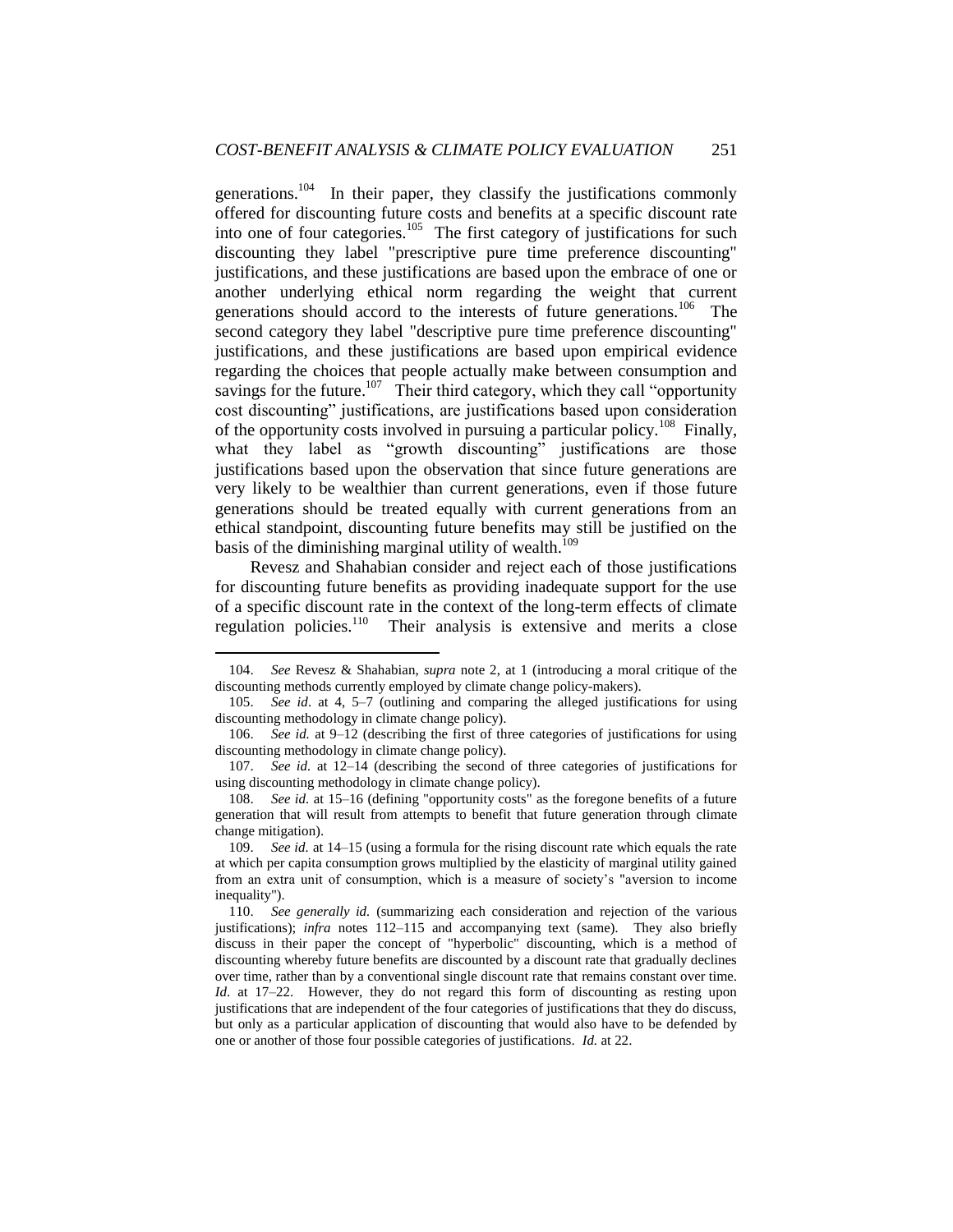<span id="page-25-0"></span>reading, and I will not attempt to summarize their reasoning in this short article. Their overall conclusions, however, can be succinctly stated. They conclude that discounting benefits to future generations at any particular discount rate merely because those persons will live in the future rather than in the present is ethically indefensible, $\frac{1}{11}$  that the descriptive pure time preference justification for discounting future benefits inappropriately conflates intrapersonal savings choices with intergenerational decisions,<sup>112</sup> that the opportunity cost discounting justification for discounting future benefits ignores potential irreversibilities of climate change and the rising costs of mitigation measures, $113$  and that the growth discounting justification inappropriately conflates environmental goods with consumption goods.<sup>114</sup> Their overarching conclusion is that the choice of a discount rate for a cost-benefit analysis that is based on one or more of these justifications "cannot substitute for a moral theory setting forth our obligations to future generations."<sup>115</sup> This discount rate choice is, in their view, not just a technical matter, but is a broader decision that has fundamental, philosophical, and moral ramifications.<sup>116</sup>

<span id="page-25-4"></span><span id="page-25-3"></span><span id="page-25-2"></span><span id="page-25-1"></span>The Revesz and Shabian paper presents a sophisticated analysis and forceful critique of the various justifications that are usually offered (or just implicitly assumed) for the choice of a particular discount rate when a costbenefit analyst attempts to compare the costs and benefits of a policy for future generations with its current costs and benefits.<sup>117</sup> However, the relevance of their discount rate analysis to the issues presented by climate regulation policy is unfortunately badly undercut by the fact that their analysis is limited to considering the appropriate discount rates to apply to discount the future benefits of a policy when those benefits are calculated with regard to the conventional baseline scenario that assumes the exogeniety of identity; that assumes that if the policy were not pursued then

<sup>111.</sup> *See id.* at 79 (arguing that "prescriptive pure time preference discounting is inconsistent with moral intuitions and has little support even among economists").

<sup>112.</sup> *See id.* at 80 ("The savings rate is not useful as revealed preferences for how society sees its obligations to the future—both because the savings rate does not capture all intergenerational transfers and because of its wide disparity with stated preferences of our obligations to future generations.").

<sup>113.</sup> *See id.* at 80–81 (explaining that certain investments may reduce mitigation costs; however, "that may be more than offset if future generations are stuck with irreversible, catastrophic damage, or are even forced simply to spend significantly more on climate change mitigation in the future because current generations decided not to").

<sup>114.</sup> *See id.* at 81 (arguing that future generations are actually likely to value environmental improvements more than current generations, and the discount formula should be adjusted to reflect this).

<sup>115.</sup> *Id.* at 1; *see also id.* at 82 (discussing the same point in further detail).

<sup>116.</sup> *Id.* at 1.

<sup>117.</sup> *See generally supra* notes [104](#page-24-0)[–113](#page-25-2) and accompanying text (summarizing their analysis and critique of these justifications).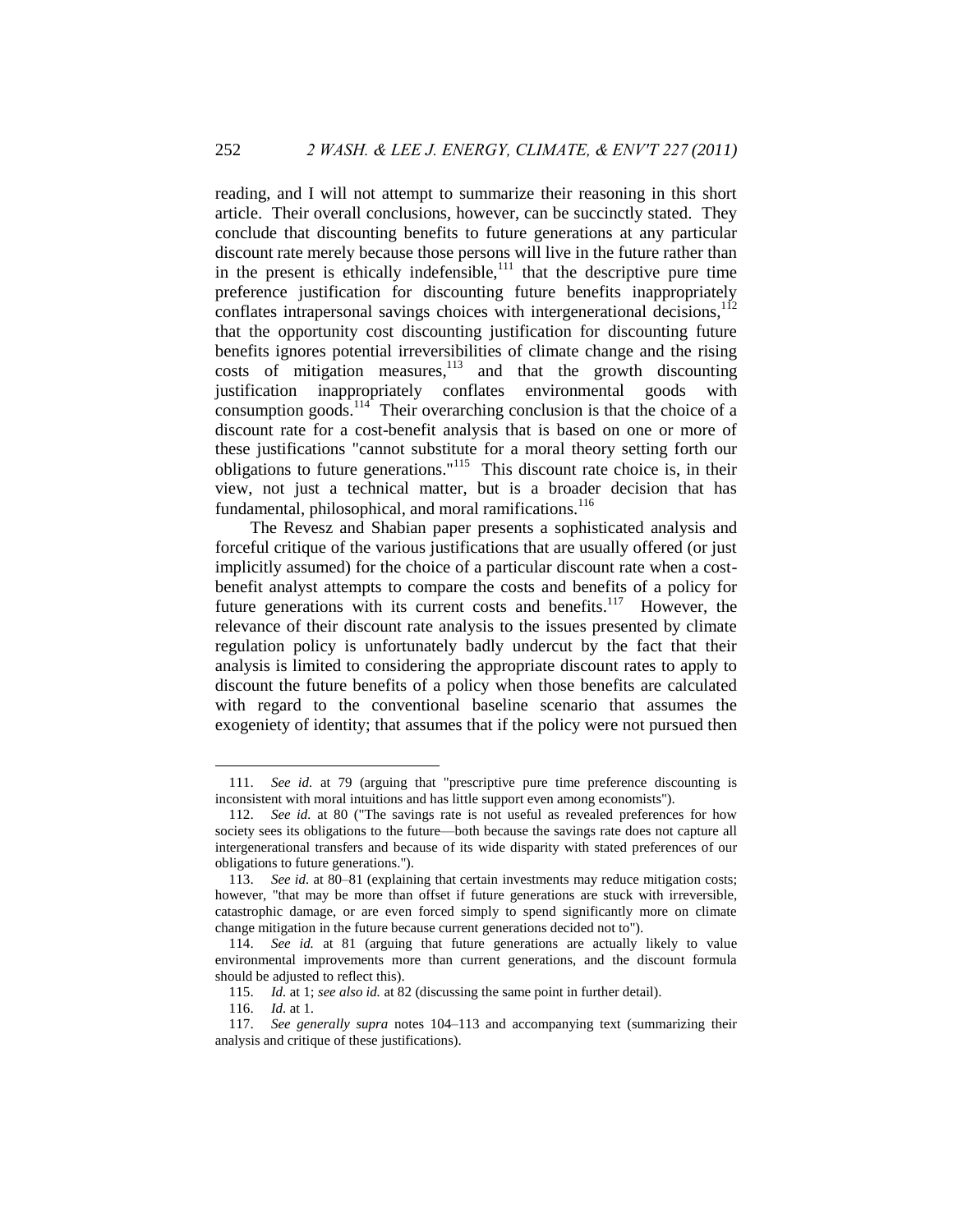<span id="page-26-0"></span>those same future persons would still come into existence, but now not experience the impacts of the policy.<sup>118</sup> They do not explicitly state and defend the reasonableness of this exogeniety of identity assumption, but their embrace of this assumption is implicit throughout their paper,  $119$  and while their work is otherwise comprehensively documented, they make no attempt to rebut or even cite to the arguments offered by Derek Parfit and others as to the endogeniety of identity and its implications.<sup>120</sup>

<span id="page-26-1"></span>As I have discussed above, however, cost-benefit analyses that attempt to value future benefits through making such an inapt comparison of a policy's projected consequences with the reference point of an irrelevant and demonstrably unattainable baseline scenario that wrongly presupposes that genetic identity is exogenous will result in arbitrary, misleading, and ultimately useless benefit measures.<sup>121</sup> It is somewhat misguided to then expend substantial efforts to determine how to most appropriately discount such essentially meaningless future cost and benefit figures that have been calculated at the outset through such a flawed measurement approach. The consequences of a policy for future persons should first of all be valued with regard to the actual alternative of those persons' non-existence, were that policy not to be pursued. Only then can one meaningfully address the also important but distinctly secondary questions of why and how those future impacts should then be properly discounted, if at all, before their aggregation with the current impacts of the policy.

<sup>118.</sup> *See* PARFIT, REASONS AND PERSONS, *supra* note [22,](#page-5-1) at 351–79 (elaborating even further on previous discussions that emphasize taking into account whether or not persons in a future generation will exist because of the pursuit or non-pursuit of a particular policy when determining whether that policy is morally defensible); Kavka, *supra* note [22,](#page-5-1) at 95– 96 (echoing Parfit's thesis concerning the flaw in assuming endogeneity of identity, but also not labeling it as such); Parfit, *Future Generations*, *supra* note [22,](#page-5-1) at 171–72 (continuing his earlier analysis and that of Kavka and ultimately concluding that a person-affecting principle should not be used when determining the rightness or wrongness of a particular policy's impact on a future generation); Parfit, *On Doing the Best*, *supra* note [22,](#page-5-1) at 100–09 (discussing the problems associated with assuming endogeneity of identity, but using a different label for the term); *see also* discussion *supra* Part II (summarizing the concept of endogeneity and why it should be assumed as the baseline scenario rather than exogeneity of identity).

<sup>119.</sup> *See generally* Revesz & Shahabian, *supra* note [2](#page-1-2) (defending their critique of the various justifications for discounting the rate at which the future benefits of a particular climate change policy is converted to present value without accounting for persons who exist solely as a result of not pursuing that particular policy).

<sup>120.</sup> *See, e.g.*, PARFIT, REASONS AND PERSONS, *supra* note [22](#page-5-1) at 351-81 (articulating and defending the concept of endogeneity of identity, but using a different label for the term); *supra* note [118](#page-26-0) (same); *but cf.* Revesz & Shahabian *supra* note [2,](#page-1-2) at 41 n.148 (referring to Derek Parfit's 1984 book REASONS AND PERSONS, but citing that work for other reasons, and not for Parfit's discussion of the endogeniety of identity and its various ethical and analytical implications).

<sup>121.</sup> *See* discussion *supra* pp. [238–](#page-11-1)[239](#page-11-2) and accompanying notes (discussing this point in greater detail).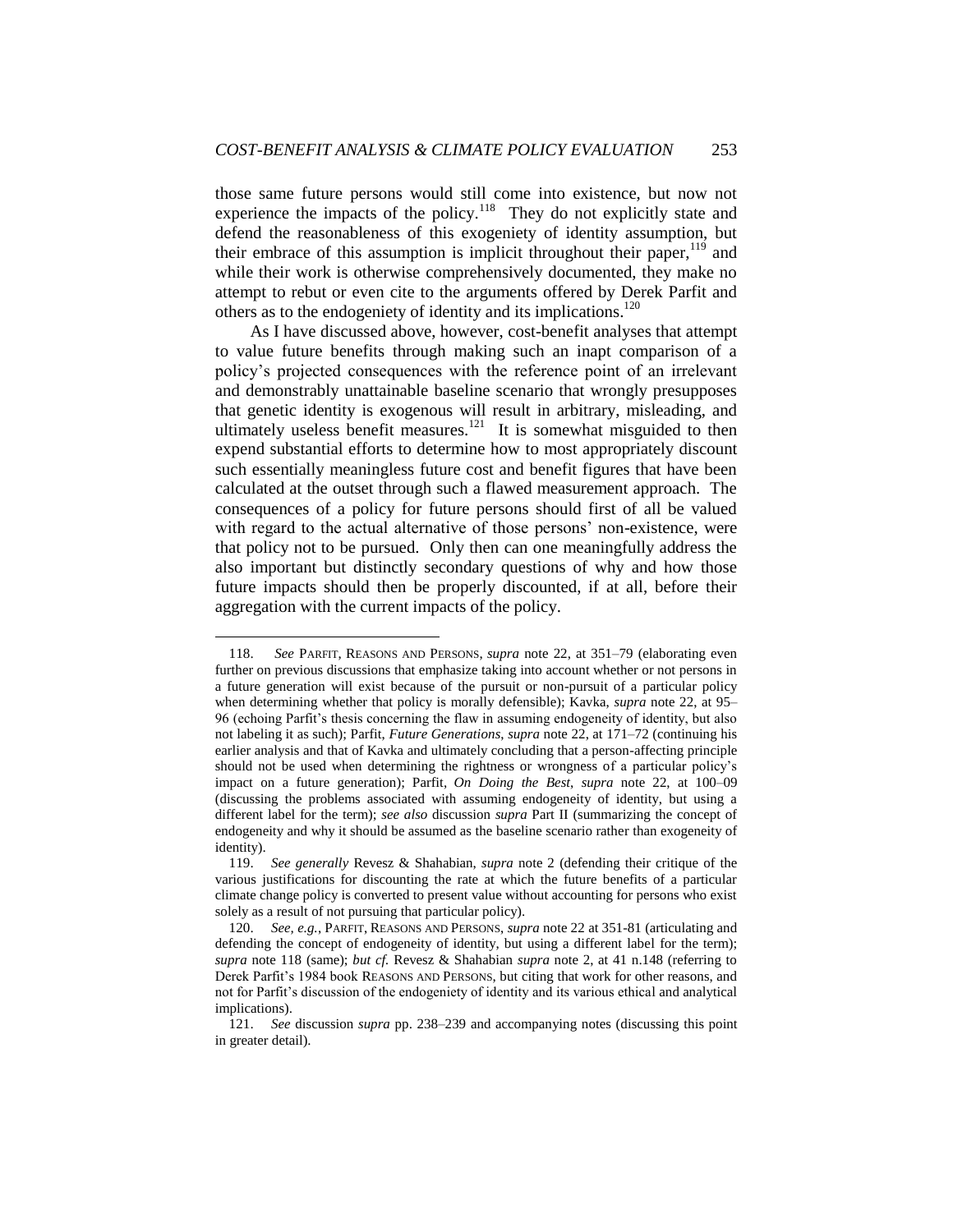<span id="page-27-0"></span>It would have been more helpful for formulating sound climate regulation policies had Revesz and Shahabian focused their analysis of  $discounting$  justifications<sup>122</sup> upon the discounting of the estimates of future costs and benefits that would be obtained under the far more realistic assumption that those future persons impacted by a policy would never have been conceived and born had the particular policy under consideration not been implemented. Those aggregate benefits to those untold billions (or even trillions) of future persons for whom the particular policy in question is a necessary condition of their existence are obviously going to be truly massive if measured by the usual cost-benefit analysis willingness to pay metric (as will also be the benefits of pursuing the null option of taking no action), and those benefits will consequently completely dominate the current costs of that policy, even if those costs are quite large, unless very high discount rates—such as, for example, triple-digit annual rates (!)—are applied to those future benefits. The pressing cost-benefit analysis discount rate question that therefore needs to be answered is whether one can justify the use of such extremely high discount rates that would to reduce these truly massive future benefits, when discounted, to a size roughly commensurate with the current costs of various policies, so that the results of cost-benefit analyses might then possibly provide some meaningful discrimination among policy alternatives and as compared to the null option of inaction. The implicit focus of Revesz and Shahabian's work, however, is a much different and practically somewhat irrelevant question.<sup>123</sup> Their focus is on which, if any, of the various and far smaller single-digit annual discount rates that are now commonly used in conventional cost-benefit analyses can be somehow justified with regard to the long-term future consequences of climate regulation policies, $12<sup>4</sup>$  or whether instead the use of a zero or near-zero discount rate is called for, when those future consequences that are to be discounted have been measured against a baseline scenario that assumes the exogeniety of identity.<sup>125</sup> They are

<sup>122.</sup> *See generally* Revesz & Shahabian, *supra* not[e 2](#page-1-2) (examining discounting for time preference on the basis of ethical norms, discounting for time preference because that is how people treat the future, discounting because future generations will be richer, and discounting because of opportunity costs); *see also supra* text accompanying notes [104](#page-24-0)[–116](#page-25-3) (summarizing their conclusions concerning the justifications for the various discount rates).

<sup>123.</sup> *See supra* text accompanying notes [118](#page-26-0)[–121](#page-26-1) (explaining the question on which Revesz and Shahabian focus in their article); *see also* Crespi *supra* note [11,](#page-3-0) at 94 (concluding that since the future impact of policies will significantly alter the genetic identities of members of future generations, discounting issues will only have minor importance on valuations in the cost-benefit analysis and are therefore irrelevant).

<sup>124.</sup> *See supra* notes [105](#page-24-1)[–114](#page-25-4) and accompanying text (summarizing Revesz and Shahabian's analysis of the justifications for these discount rates).

<sup>125.</sup> *See supra* notes [118](#page-26-0)[–121](#page-26-1) and accompanying text (elaborating on the concept of exogeneity of identity and discussing why using it as a baseline scenario for evaluating justifications for discount rates is a flawed approach to the overall inquiry).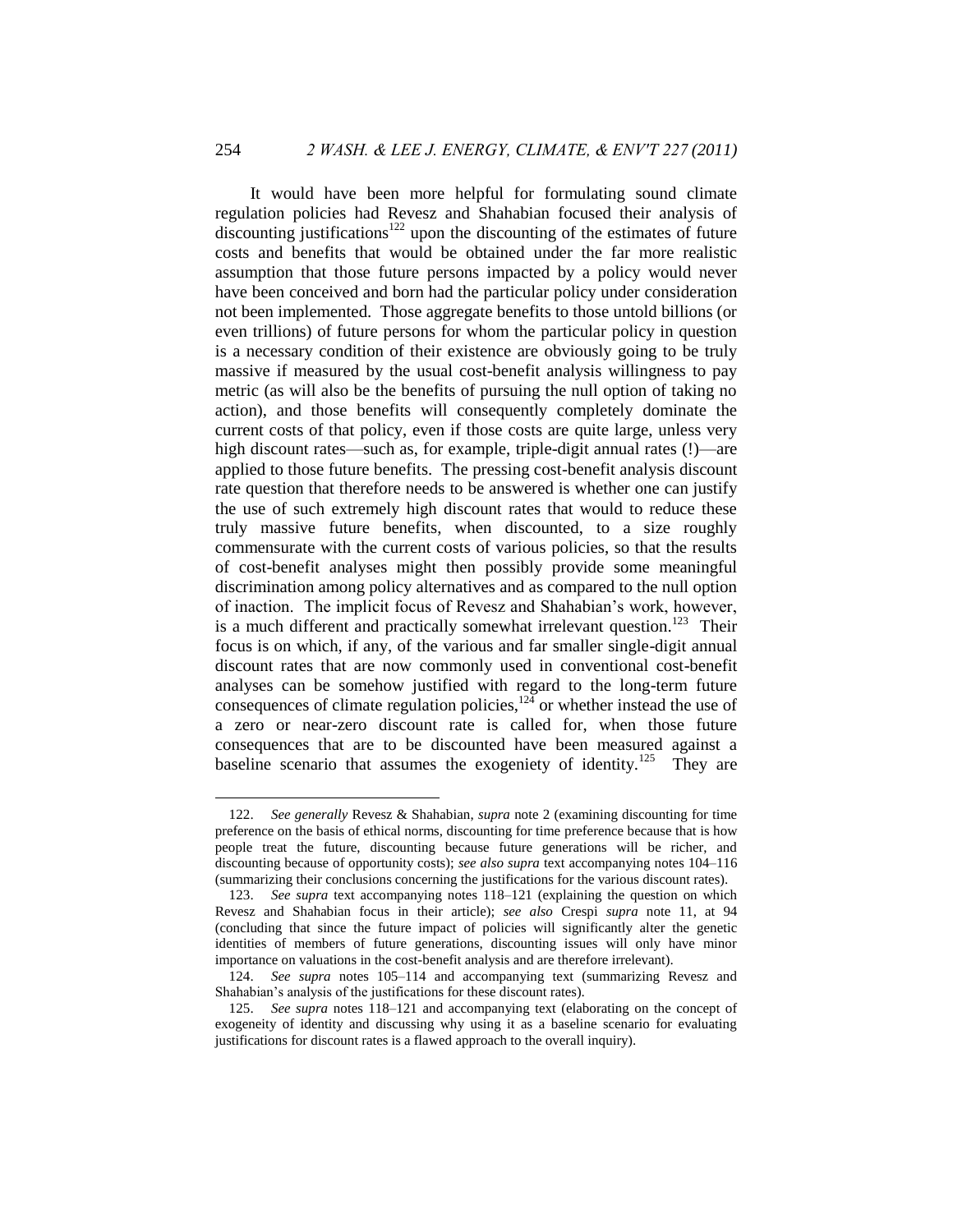particularly interested in focusing attention on two recent and influential studies of climate change policy, THE STERN REVIEW: REPORT ON THE ECONOMICS OF CLIMATE CHANGE,<sup>126</sup> by Sir Nicholas Stern, and William Nordhaus's A QUESTION OF BALANCE, $127$  that utilized very different singledigit annual discount rates, $128$  and consequently reached very different recommendations as to what climate regulation measures would be costjustified.<sup>129</sup> But the Stern and Nordhaus studies both incorrectly valued the benefits of climate regulation measures under the implicit assumption of the exogeniety of identity,<sup>130</sup> so the question of whether either of these studies then used an appropriate discount rate to adjust those radically incorrect future cost and benefit valuations is not of great interest.<sup>131</sup>

While some of Revesz and Shahabain's analysis of the various justifications offered for discounting future policy consequences<sup>132</sup> may well be relevant in some regards for answering the real question as to whether very high discount rates can ever be justified to apply to the future benefits of policies that are estimated under more realistic endogeniety of identity assumptions,<sup>133</sup> they unfortunately do not attempt to apply their analysis in the context of those more realistic assumptions, so it is unclear exactly what weight they would give to these various technical and moral concerns that they raise in the very different context of an assumed exogeniety of identity.<sup>134</sup>

<sup>126.</sup> *See generally* Sir Nicholas Stern, THE STERN REVIEW: THE ECONOMICS OF CLIMATE CHANGE (2007) (discussing the effect of global warming on the world economy).

<sup>127.</sup> *See generally* William Nordhaus, A QUESTION OF BALANCE: WEIGHING THE OPTIONS ON GLOBAL WARMING POLICIES (2008) (analyzing the economic and ecological dynamics of greenhouse gas emissions and mitigation efforts).

<sup>128.</sup> *See* Revesz & Shahabian, *supra* note 3, at 7 (observing that Stern advocates a low discount rate and Nordhaus advocates a high discount rate).

<sup>129.</sup> *See id.* (observing that Stern advocates aggressive steps to stop climate change and Norhaus advocates "a more measured response" to climate change).

<sup>130.</sup> *See* Nordhaus, *supra* note 72, at 165–91 (discussing his approach to discounting benefits in assessing climate change policies without considering the identity of persons who exist solely because a particular policy was or was not pursued); Stern, *supra* note 71, at 35– 37 (same).

<sup>131.</sup> *See* Crespi, *supra* note 1, at 94 (discussing that an analysis that assumes the exogeneity of identity makes inquiries into various discount rates irrelevant); *supra* note 66 and accompanying text (overviewing Crespi's ocean dumping hypothetical).

<sup>132.</sup> *See supra* notes [105](#page-24-1)[–114](#page-25-4) and accompanying text (summarizing Revesz and Shahabian's analysis on the various justifications for discounting future policy consequences).

<sup>133.</sup> *See supra* Part II (providing a more detailed analysis of why assuming endogeneity of identity is a more realistic assumption).

<sup>134.</sup> *See supra* text accompanying note [118](#page-26-0) (defining the concept of exogeneity of identity).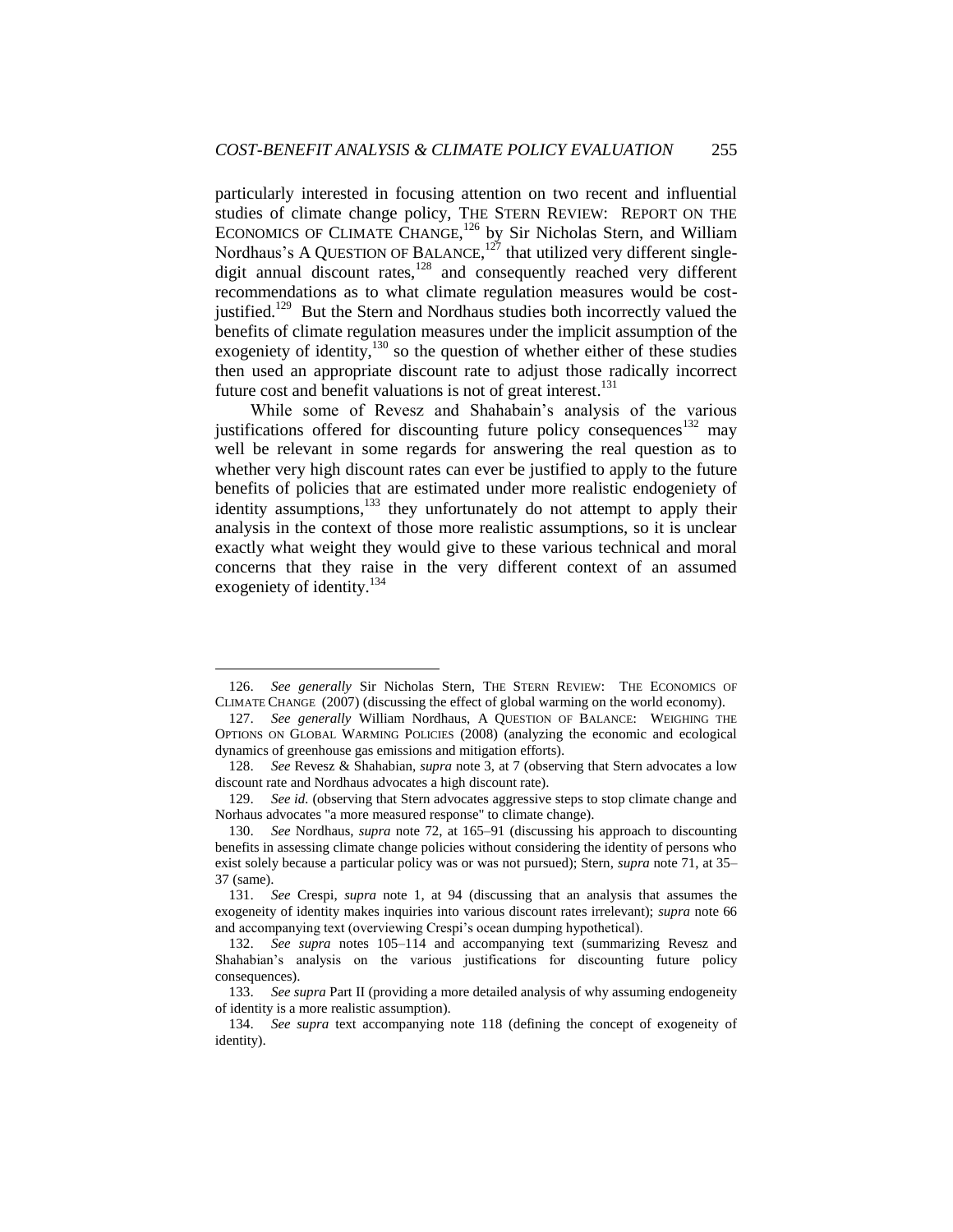### <span id="page-29-1"></span>*C. The Ackerman and Stanton Report*

<span id="page-29-0"></span>The third illustrative example of recent climate regulation scholarship that I would like to discuss and criticize is a short report titled "The Social" Cost of Carbon" that was prepared by Frank Ackerman and Elizabeth Stanton for the Economics for Equity and the Environmental Network.<sup>135</sup> This report should also be influential in policy circles because Frank Ackerman, for a number of years, has been one of the leading critics of the use of cost-benefit analysis to shape environmental policy.<sup>136</sup>

This report is in general accord with the two SSRN papers that I have previously discussed in that it does not sweepingly reject the use of costbenefit analysis altogether in this context, a position that is somewhat surprising given Ackerman's prior trenchant critiques of its application to environmental issues. $137$  However, it is highly critical of the specific valuation and discount rate assumptions that have been utilized in recent governmental efforts to establish a social cost of carbon for use in determining which climate regulation measures are cost-effective.<sup>138</sup> It primarily focuses its critique, as does the Masur and Posner paper, upon the range of carbon cost estimates that were endorsed by the OMB-sponsored Interagency Working Group.<sup>139</sup> The report discusses and critiques the several underlying climate models from which that Interagency Working Group derived both its initial and later revised carbon cost estimates.<sup>140</sup> It also criticized the alternative 2.5%, 3% and 5% annual discount rates that

<sup>135.</sup> *See generally* ACKERMAN & STANTON, *supra* note [1](#page-1-1) (discussing and critiquing government valuations of the social costs of carbon emissions in making climate regulation policies).

<sup>136.</sup> *See* Frank Ackerman, et al., *Applying Cost-Benefit to Past Decisions: Was Environmental Protection Ever a Good Idea?*, 57 ADMIN. LAW. REV. 155, 157 (2005) ("In practice, therefore, cost-benefit analysis is an opaque and technically intricate process accessible only to experts, and one that all too frequently recommends rejection of sensible policies, on the grounds that their costs exceed economists' estimates of their benefits."); Frank Ackerman & Lisa Heinzerling, *Pricing the Priceless: Cost-Benefit Analysis of Environmental Protection*, 150 U. PA. L. REV. 1553, 1553 (2002) ("Cost-benefit analysis differs, however, from other analytical approaches in the following respect: it demands that the advantages and disadvantages of a regulatory policy be reduced, as far as possible, to numbers, and then further reduced to dollars and cents. In this feature of cost-benefit analysis lies its doom.").

<sup>137.</sup> *See* sources cited *supra* note [136](#page-29-1) (illustrating the Ackerman and Stanton's previous criticisms of cost-benefit analyses).

<sup>138.</sup> *See* ACKERMAN & STANTON, *supra* note [1,](#page-1-1) at 8–15 (observing that since serious anticipated damages from climate change cannot be quantified or monetized, estimates of the social cost of carbon "may be too low or logically incomplete").

<sup>139.</sup> *See id.* at 6–7 (describing the agencies participating in the Working Group and critiquing its estimates on the social costs of carbon).

<sup>140.</sup> *See id.* at 8–11 (arguing that the choice of three specific integrated assessment models is arbitrary and biases the analysis).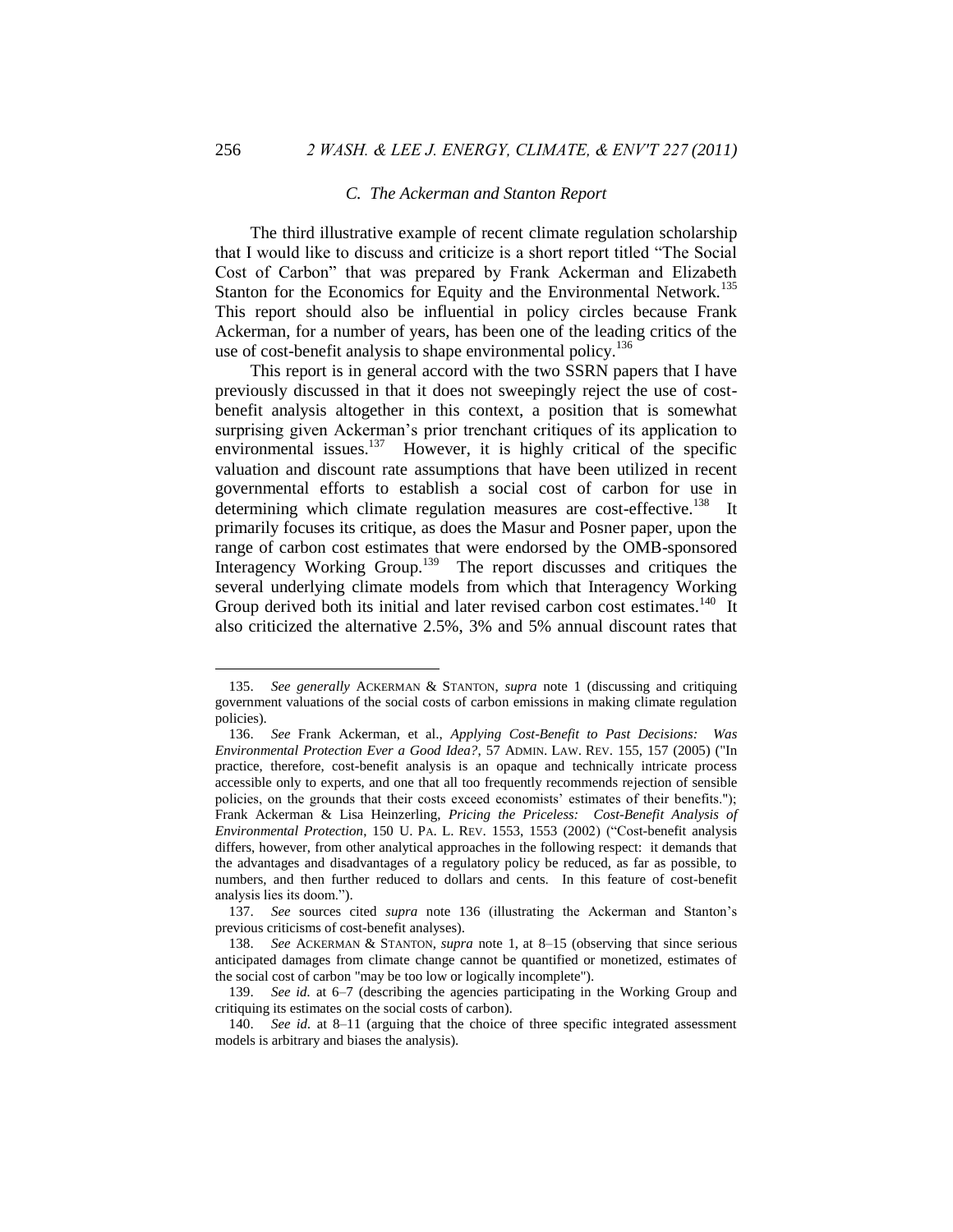were endorsed by that Interagency Working Group,<sup>141</sup> echoing the point developed more fully by Revesz and Shahabian that the choice of a discount rate to use for discounting policy impacts upon future generations is an ethical judgment and not simply a technical matter of accurately measuring "market" discount rates, however they are defined.<sup>142</sup>

The aspect of this report that I want to emphasize here is that Ackerman and Stanton, as do the Masur and Posner and Revesz and Shahabian papers, implicitly accept the legitimacy of valuing the impacts of climate regulation policies under the assumption of the exogeniety of identity.<sup>143</sup> They do not question the meaningfulness of measuring the social costs of carbon emissions for the future persons affected by comparing the impacts of those emissions to the hypothetical baseline scenario of the circumstances that those exact same future persons would face were climate regulation measures now taken to preclude some of those carbon emissions. $144$  But once again, to admittedly belabor the simple point that I have made with regard to both the Masur and Posner and Revesz and Shahabian papers, given the endogeniety of identity this is a most inapt comparison of policy consequences with an arbitrary and demonstrably unattainable set of circumstances. The willingness to pay-based valuations of the impacts of any policy upon the future persons who would experience those impacts should instead be calculated as against the actual alternative of those persons' non-existence were that policy not to be pursued.<sup>145</sup> As I noted before when discussing the Revesz and Shahabian paper, it is premature and rather beside the point to call for incremental refinements in valuation methods and/or discount rate choices as long as cost-benefit analysts are not yet even making the proper comparisons.<sup>146</sup>

## *IV. Conclusion*

<span id="page-30-0"></span>The recent efforts by Masur and Posner, Revesz and Shahabian, and Ackerman and Stanton are each knowledgeable and sophisticated attempts to assess and improve the application of the cost-benefit methodology in the

<sup>141.</sup> *See id.* at 11–12 ("Casual estimates and unsupported judgments are used to justify discount rates that are inappropriately high for analysis that spans several generations.").

<sup>142.</sup> *See* Revesz & Shahabian, *supra* not[e 2,](#page-1-2) at 1 (concluding that "discounting cannot substitute for a moral theory setting forth our obligations to future generations").

<sup>143.</sup> *See supra* notes [118](#page-26-0)[–122](#page-27-0) and accompanying text (discussing the concept of exogeneity of identity and how Revesz and Shahabian assume this concept as a baseline scenario for their analysis of justifications for discounts rates).

<sup>144.</sup> *See* ACKERMAN & STANTON, *supra* note 1, at 1 (discussing their conclusion advocating a lower discount rate based on ethical grounds).

<sup>145.</sup> *See* discussion *supra* Part II and note 5 (summarizing this concept in more detail and its background).

<sup>146.</sup> *See supra* text accompanying note [105](#page-24-1) (discussing the irrelevance of analyzing discount rates when assuming exogeneity of identity).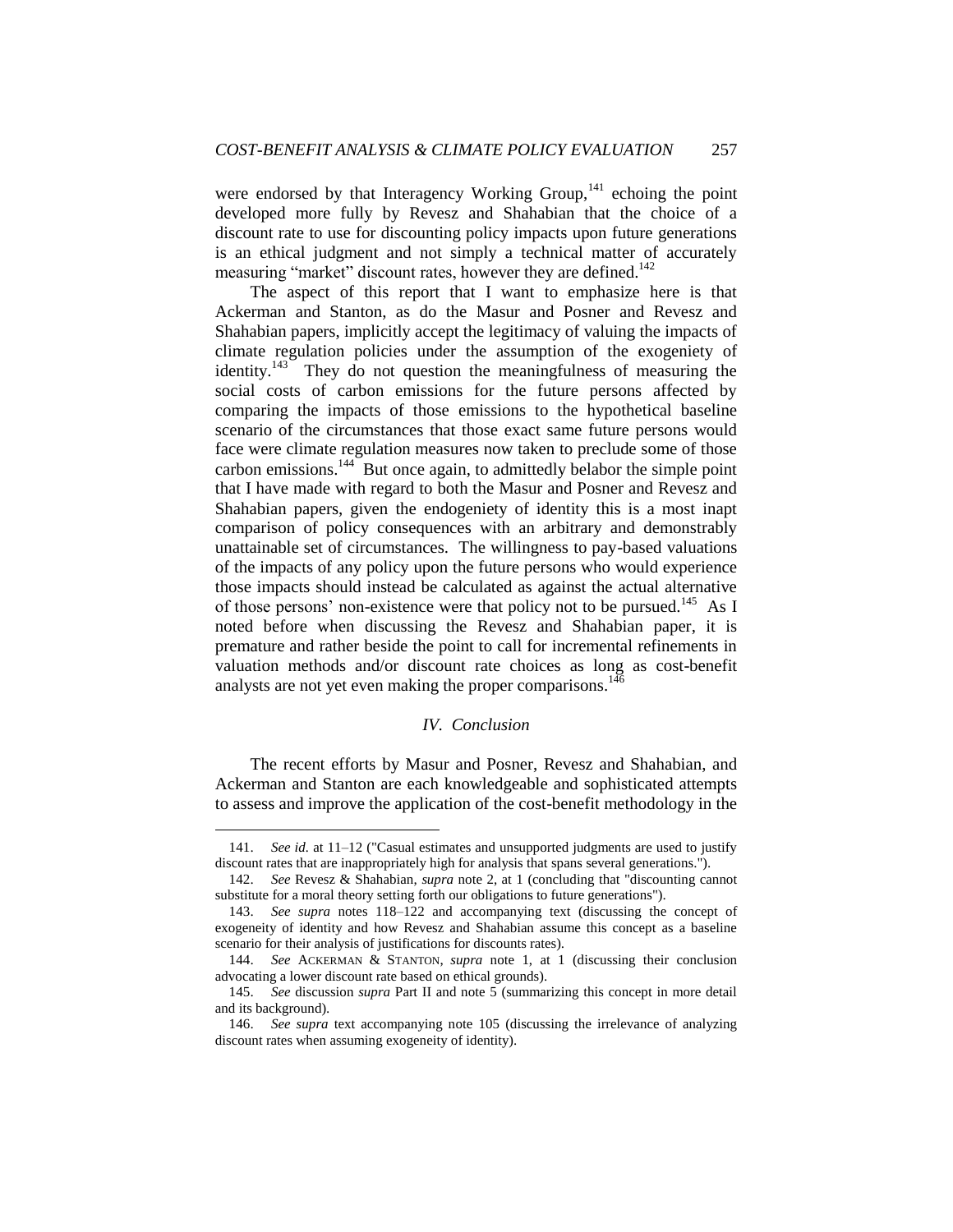climate regulation context. Unfortunately, however, these efforts each take for granted the appropriateness of conducting cost-benefit analyses that attempt to assess the impacts of policies upon future persons by comparing the circumstances that those policies are projected to create for those future persons with the circumstances that would be supposedly faced by those same future persons were the policy not to be implemented. They each then suggest various refinements in the methods by which those impacts are quantified.<sup>147</sup> However, once one recognizes the demonstrable fact that the fundamental genetic identity of future persons is an endogenous variable with regard to any policy under consideration, it is clear that the costbenefit methodology as conventionally applied with its implicit exogeniety of identity assumption is fundamentally flawed in a way cannot be remediated simply by more sophisticated valuation or discounting techniques. $148$ 

Cost-benefit analysts and the scholars that critique their work both need to recognize that the appropriate baseline comparison for valuing the impacts of any policy on future persons is what would be after a transitional period the actual situation if that policy is not implemented: a radically different world in which none of those future persons would exist. Unfortunately, any attempt to value the impacts of a policy on future persons through the use of the willingness to pay metric when those impacts are a necessary condition of their existence, no matter how sophisticated the valuation methods and discounting procedures used, will result in truly massive and essentially meaningless positive valuations for any policy option whatsoever.

The cost-benefit methodology, premised as it is upon assessing the willingness to pay of the persons affected by a policy, is therefore a suitable approach only for valuing the impacts of a policy on those persons who are already in existence, at least in utero, before the policy is implemented. If one for some reason wants to consider only the impacts of a policy on existing persons, and chooses to ignore the far larger endogeniety of identity consequences of the policy for all future generations, the guidance provided by such severely restricted cost-benefit analyses may be helpful, although it is unclear exactly what justification could be offered for taking such a circumscribed approach to assessing a particular policy. However, climate regulation policies are obviously largely or even primarily focused upon the long-term impacts of various courses of action upon future

<sup>147.</sup> *See* discussion *supra* Part III.A (talking about this idea as it applies to the Masur and Posner paper); discussion *supra* Part III.B (discussing its application to the Revesz and Shahabian paper); discussion *supra* Part III.C (detailing its application to the Ackerman and Stanton paper).

<sup>148.</sup> *See supra* text accompanying notes [105–](#page-24-1)[115](#page-25-1) (illustrating the irrelevance of analyzing discount rates when assuming exogeneity of identity).